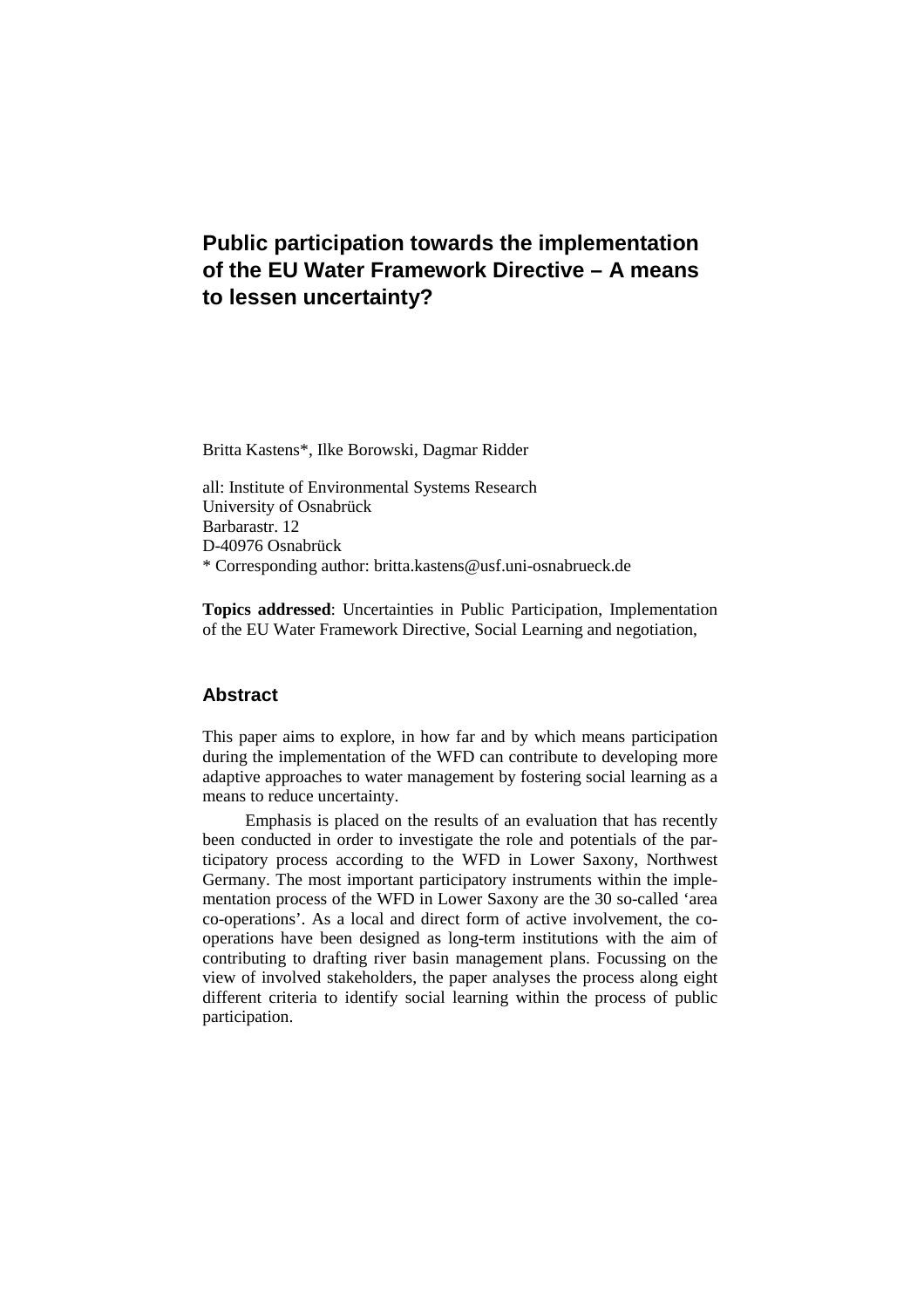### **1 Introduction**

 $\overline{a}$ 

Public participation is considered a key issue for adaptive and integrated water management (Pahl-Wostl and Hare 2004; Craps et al. 2005). Within European legislation, the EU Water Framework Directive (WFD) is the first directive that explicitly combines substantive environmental policy goals with public participation. Stringent policy goals demand a 'good status' of most European waters by 2015 (Art. 4 WFD). At the same time, the directive calls for various modes of information, consultation and involvement, which creators of the WFD believe determine the ultimate success of the directive's implementation (Preamble 14 WFD). In line with the subsidiarity principle, decisions should be taken "as close as possible to the locations where water is affected or used" (Preamble 13 WFD). Moreover, participation is expected to enhance the acceptance of decisions by involving the views and experience of those affected by the decisions (Kaika 2003; EU 2002, p 6). Assuming that those who are closest to a problem develop the best understanding of it (Steele 2001; Thomas 1995), it seems plausible that environmental decisions can profit from the factual knowledge that local actors have about environmental issues concerning them (Rydin and Pennington 2000; López Cerezo and González García 1996). Likewise, the authorities in charge depend on the compliance of those actors who, ultimately, will be influenced by the measures conducted. One main challenge of Europe's future water management is thus to translate the WFD principles on public participation to management practice at catchment and sub-catchment scales, where measures will finally be implemented (Jonsson 2005).

But how successful are the participatory instruments implemented according to the WFD? This paper aims to explore, in how far and by which means participation during the implementation of the WFD can contribute to developing more adaptive approaches to water management. Social Learning as condition and goal of participatory processes is taken as preconditions for successful adaptive approaches in water management. The expected outcome of these approaches includes a better reaction in management to uncertainties or even the reduction of it.

Our case of reference is Lower Saxony as one of the German Länder located in Northwest Germany<sup>1</sup>. The paper will be based on the results of an evaluation that has recently been conducted in order to investigate the role and potentials of the participatory process according to the WFD in

<sup>&</sup>lt;sup>1</sup> In Germany, not the federal government but the Länder are in charge of the WFD's implementation and thus also of the participatory approaches.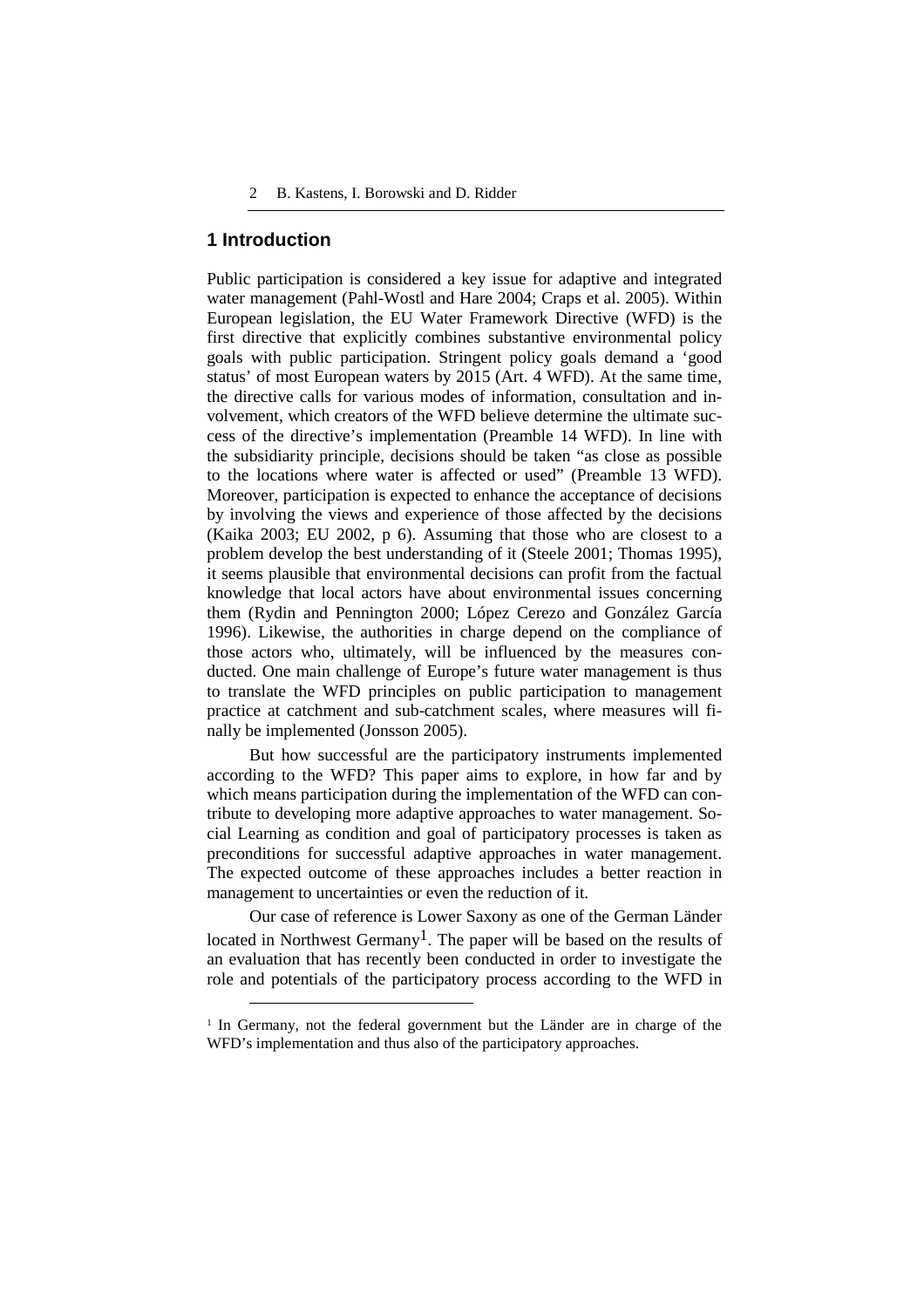Lower Saxony (Ridder et al. 2007). Besides summarising major results of the evaluation it is the aim of this article to further analyse the relationship between participation and uncertainty. The hypothesis is that active participation and social learning leads to reduced uncertainties or at least to faster reactions in management to it. The paper concludes with various policy recommendations to achieve process improvement including reduced uncertainties based on the results of the analysis.

# **2 Participation and social learning to reduce uncertainty?**

Participation and social learning cannot be separated from each other. In its easiest form the EU-funded project HarmoniCOP defined social learning as "learning together to manage together" or more precisely "learning in and by groups to handle shared issues…" (Ridder et al 2005, p. 2 and 96). Additionally it is stated that "…the best way to encourage active participation is to foster social learning (Ridder et al 2005, p. II).

According to the CIS guidance document (EU 2002, p. 12), participation can be generally defined as "…allowing people to influence the outcome of plans and working processes" which assumes the integration of individuals and organisations into processes of will-building and decisionmaking. Considering the different forms of participation as information, consultation and active participation (cf. EU 2002, p. 13), it illustrates that social learning requires active participation to occur. It can be concluded that social learning should be the goal of active participation processes and is at the same time the condition for the sustainability of the process. Taking the results of the HarmoniCOP project as conceptual basis for social learning, it is accordingly not the involvement of the broad public but the active participation of stakeholders<sup>2</sup> that will be analysed.

The meaning of social learning is also recognised for newer – more adaptive – forms of management as "social learning is assumed to be crucial for the transition towards and for sustaining adaptive management practices…" (Pahl-Wostl 2007, p. 56). Adaptive management refers thus to a systematic process, where management policies and practices are continually improved by learning from the outcomes of implemented management strategies (ibid., p. 51).

l

<sup>&</sup>lt;sup>2</sup> A stakeholder is ..an individual or group influenced by – and with the ability to significantly impact (either directly or indirectly) – the topical area of interest" (Glicken 2000, p 307).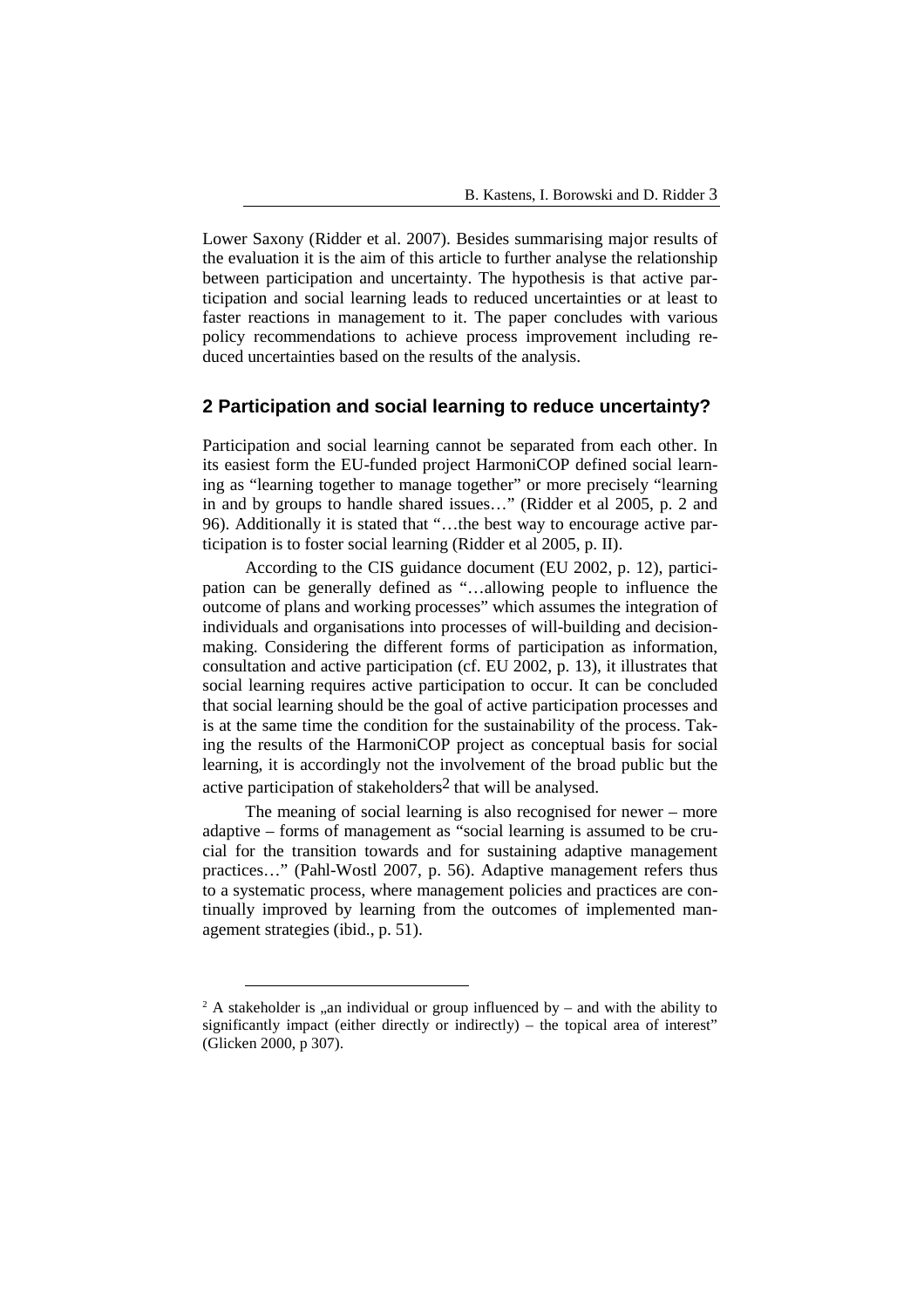The connection of social learning and (change) management was not only drawn in the HarmoniCOP project. Also, the EU-funded project SLIM (social learning for the integrated management and sustainable use of water at catchment scale) came to the result that social learning can fill in "a distinctive space for innovation in knowledge processes in conditions of irreducible uncertainty and complexity" (Steyaert et al 2007, p.576). Within the SLIM project the conclusion was drawn that project-internal social learning helped team members to take into account the processes of adaptive management through shared learning (cf. Ison, et al, 2007, p.501).

It becomes clear that the learning element within adaptive management is supposed to better deal with complex situations and uncertainty. Therefore adaptive management can be seen as logical response to the increasing uncertainty in water management due. In its origins, adaptive management mainly focussed on ecosystems. Particularly in the last decades, adaptive management has increasingly embraced the importance of the human dimension (e.g. Berkes and Folke 1998, Lee 1999, cf. Pahl-Wostl et al. 2007). Folke et al. (2003) see social learning as an essential factor to cope with uncertainty and change. The authors emphasize that " ... knowledge generation in itself is not sufficient for building adaptive capacity [...] to meet the challenge of navigating nature's dynamics ... " and conclude that " ... learning how to sustain socio-ecological systems in a world of continuous change needs an institutional and social context within which to develop and act." (cited in Pahl-Wostl et al. 2007).

Likewise, the uncertainties involved in water resource management do not only refer to technical or environmental issues, but to a great extend emerge from the relationship of human's actions and knowledge. As a general definition, uncertainties refer to situations "in which there is not a unique and complete understanding of the system to be managed" (Brugnach et al. 2007: 3). Brugnach et al. (2007) suggest three different forms of uncertainties:

- 1. Unpredictability refers to the fact that complex systems, such as river basins, show variable, non-linear and sometimes even chaotic behaviour. In consequence, the systems are impossible to be predicted. The unpredictability cannot be expected to change in the foreseen future and the uncertainties involved have thus to be accepted.
- 2. Incomplete knowledge is given, when information and/ or data about a system are insufficient or unreliable. In some cases, this form of uncertainty can be reduced or even diminished over time.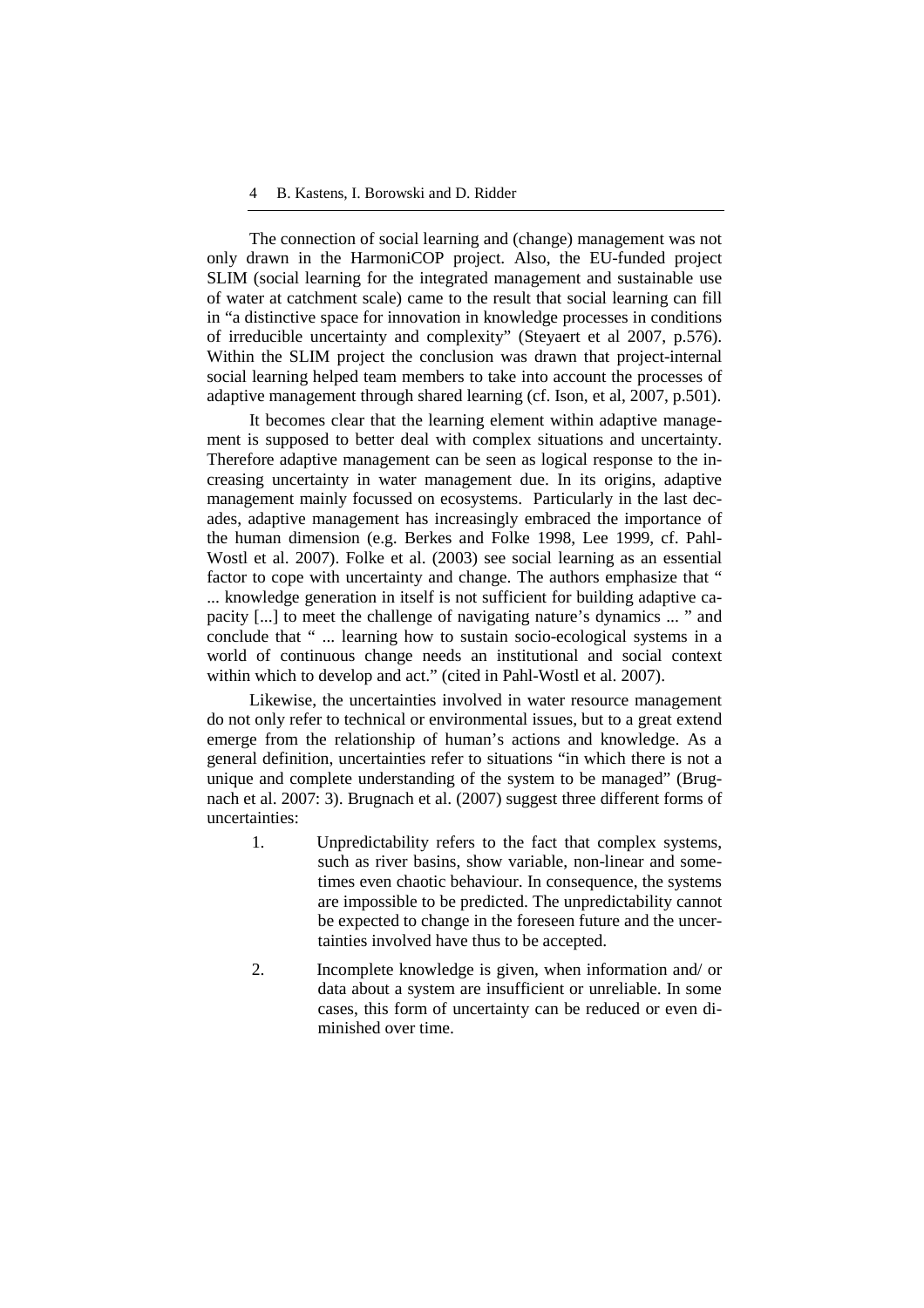3. Multiple knowledge frames refers to the uncertainty well known from the social science perspective: it is the relationship of different, and sometimes conflicting, views about how to understand a system". Different actors might associate specific information with different meanings (e.g. about how to define successful water protection or about the priorities of different water management problems). Moreover, there might be contradictory evidence about what the implications of the information are (Brugnach et al. 2007: 5 et seqs.).

In the remainder of this article, we will only refer to this latter definition of uncertainty. Uncertainties in this context "may be framed by the presentation, sources, and social construction of information" (Norton et al 2006, p.2).



**Fig.1:** Relationship of Adaptive Management, Social Learning and Uncertainty - the basis for analysis

Figure 1 highlights the described connectivity of adaptive management, uncertainty and social learning including criteria as a means for operationalisation. It shows on the one hand the importance of social learning for supporting adaptive management in practise and on the other the connection to uncertainty. It can be concluded that a participatory process striving for social learning helps to reduce uncertainty e.g. by supporting the proc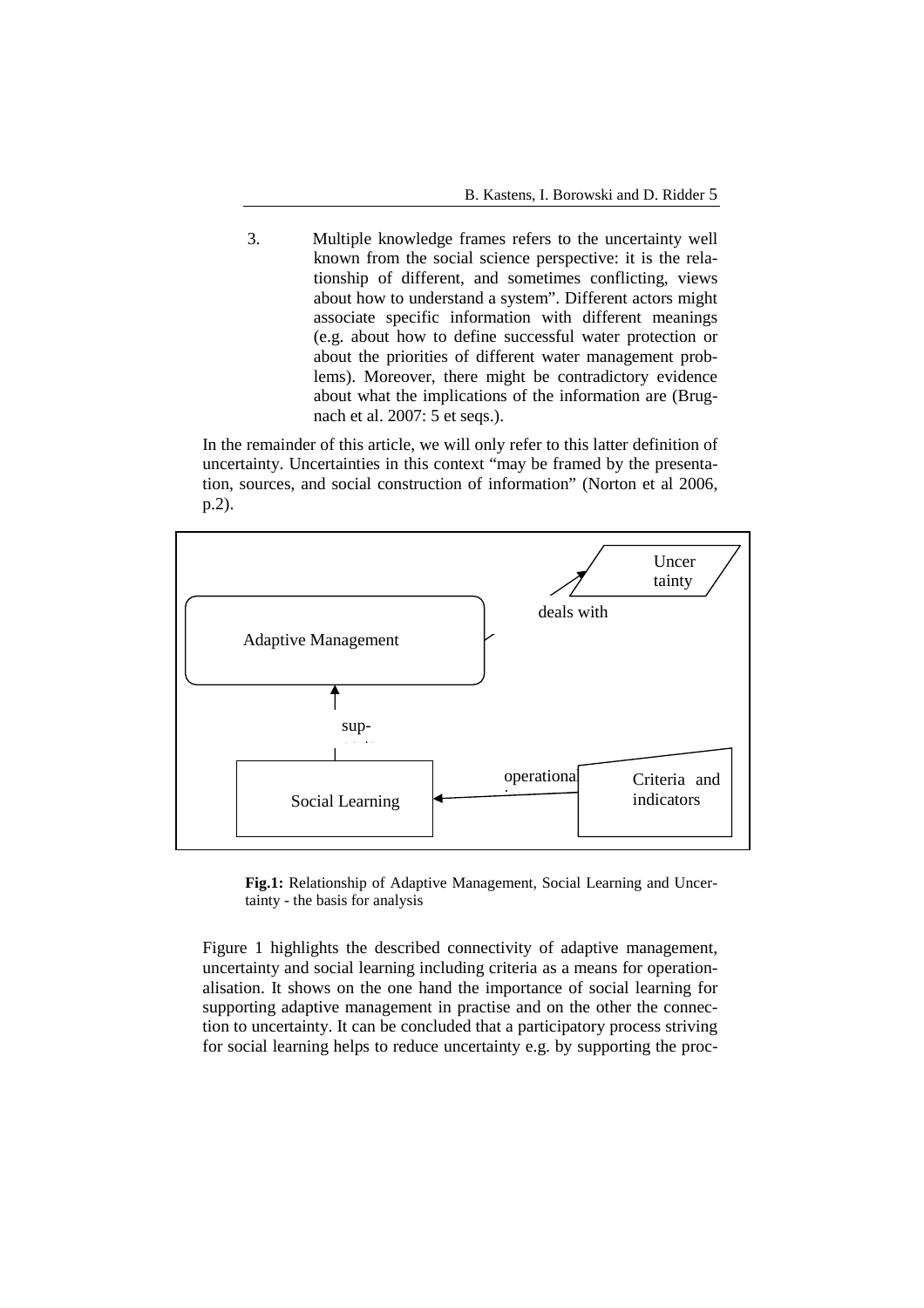ess of defining a common problem, agreeing on a common goal and generally spoken of communicating uncertainty.

In the following the criteria/success factors and their corresponding indicators that will be used for analysis are provided in detail (based on the HarmoniCOP Handbook/Ridder et al 2005). The selection of criteria takes into account that the participatory process evaluated has not yet reached implementation in the field. Critical for operationalising social learning is the fact that criteria and indicators for achieving social learning are often identical with the success factors as conditions for social learning. Taking e.g. a minimum of administrative decentralisation as precondition for social learning, the successful social learning will result in higher degrees of decentralisation. It can be described as a positive feedback. In practise it means to be sensitive even for slight changes in the system if an evaluation takes place.

#### **Criteria/success factors to identify social learning**

- seek involvement of all major sectors, interests and geographic areas (type and numbers of stakeholders involved)
- effectively communicate the process and role of stakeholders in the process (number of stakeholders reached with information about the process and role of stakeholders, number of stakeholders that understand the process and their role in it)
- test a range of participation methods (feedback on lessons, methods, workshops, etc. and suggestions for improvement)
- improve the capacity of the stakeholders to make joint decisions (number of stakeholders thinking the process worthwhile, number of stakeholders thinking their contribution made a difference)
- enhance the mutual understanding of the views and positions of stakeholders (level of understanding of others' viewpoints, way in which conflicts are reported by stakeholders)
- development of a shared perception of problems (common problem definition to start with)
- reflection of the process as such and feedback (reported feedback sessions, evaluations)
- development of new institutions<sup>3</sup> (networks, working groups, new formal and informal relationships)

 $\overline{a}$ 

<sup>&</sup>lt;sup>3</sup> We use institutions in an open way comprising organisations but also according to sociological definitions where institutions include norms, behaviour, rules, etc.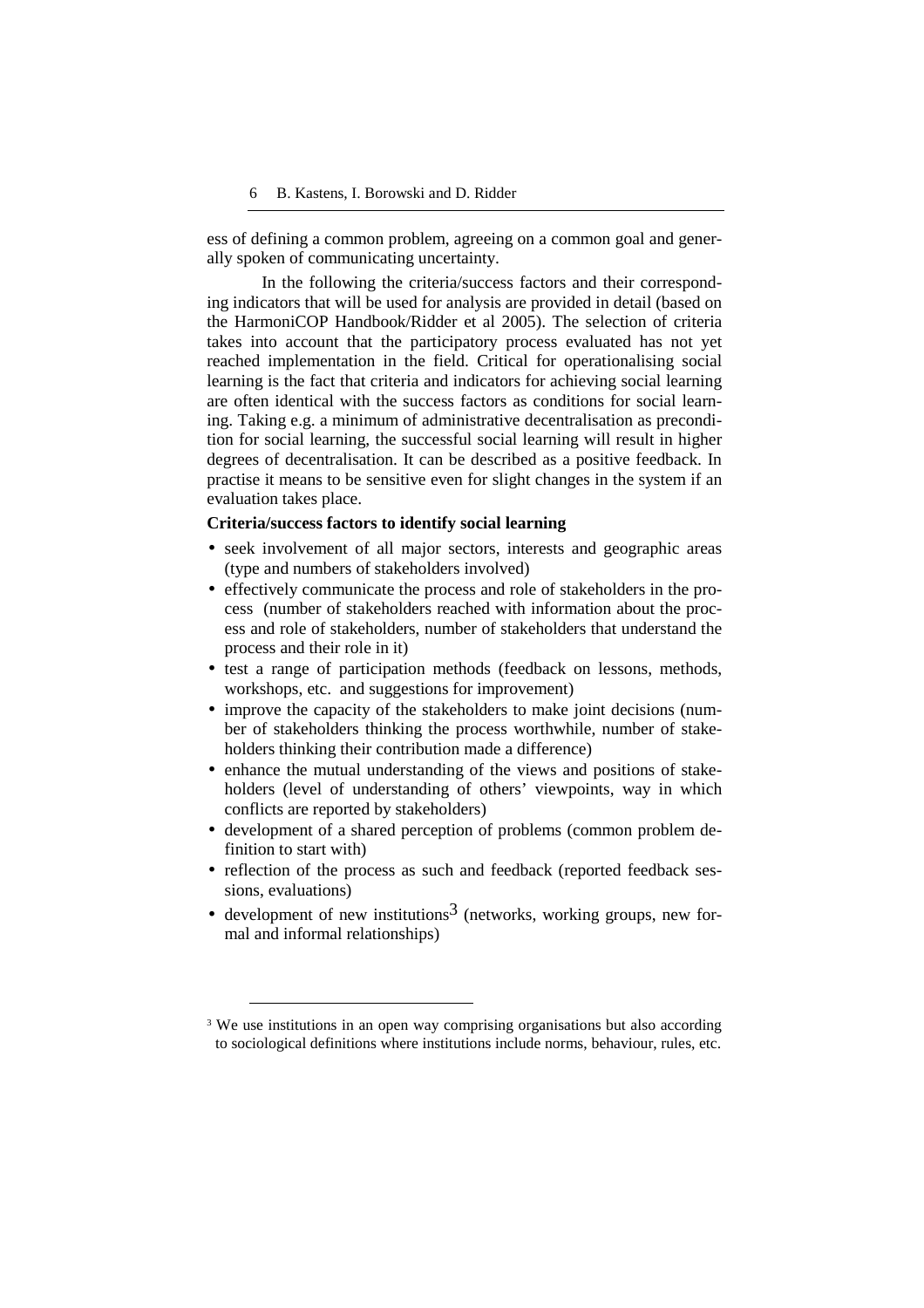Based on the given theoretical foundations it can be concluded that if evidence of all criteria can be proved, the adaptiveness of the water management in Lower Saxony is on its way to increase and hereby reducing uncertainties. Taking the problems of qualitative analysis into account, the analysis part of the paper will provide detailed descriptions of pro's and con's for proving the evidence of criteria.

# **3 Active stakeholder participation in the implementation of the WFD in Lower Saxony**

### **3.1 Background for Analysis**

As a regional and direct form of active involvement, the Ministry of Environment of Lower Saxony established 30 so-called 'area co-operations' in autumn 2005 (MU Nds. 2005), covering the whole of Lower Saxony. They have been designed as long-term institutions with the aim of contributing to the implementation of the WFD. The area co-operations typically consist of approximately 15 participants representing different regional organisations, including water management, agriculture and nature conservation. Hereby they meet to a large extent the criteria for active stakeholder participation. Even though the official consultation process at the level of whole river basin districts, which started by the end of 2006, can also influence the implementation of the WFD, the most important discussions, and perhaps decisions, will take place within these area co-operations as institutions of active involvement (Kastens and Newig in press). Other organisational and participatory bodies dealing with the WFD in Lower Saxony are

- regional fora as a means mainly to inform the larger public at the regional level,
- a council at the Länder level as a means to inform and to some extend consult representatives of stakeholder organisations at higher scales and
- different technical boards on the Länder level to discuss the legal and technical demands of the WFD.

 For reasons already explained, this paper takes only into account the evaluation results considering the area co-operations. The objective of the original evaluation was to assess the participatory process from the viewpoint of the stakeholders. Accordingly the process satisfaction was one element of the evaluation. Another objective of the evaluation was to gain insights in how far , learning' processes among stakeholders of the area co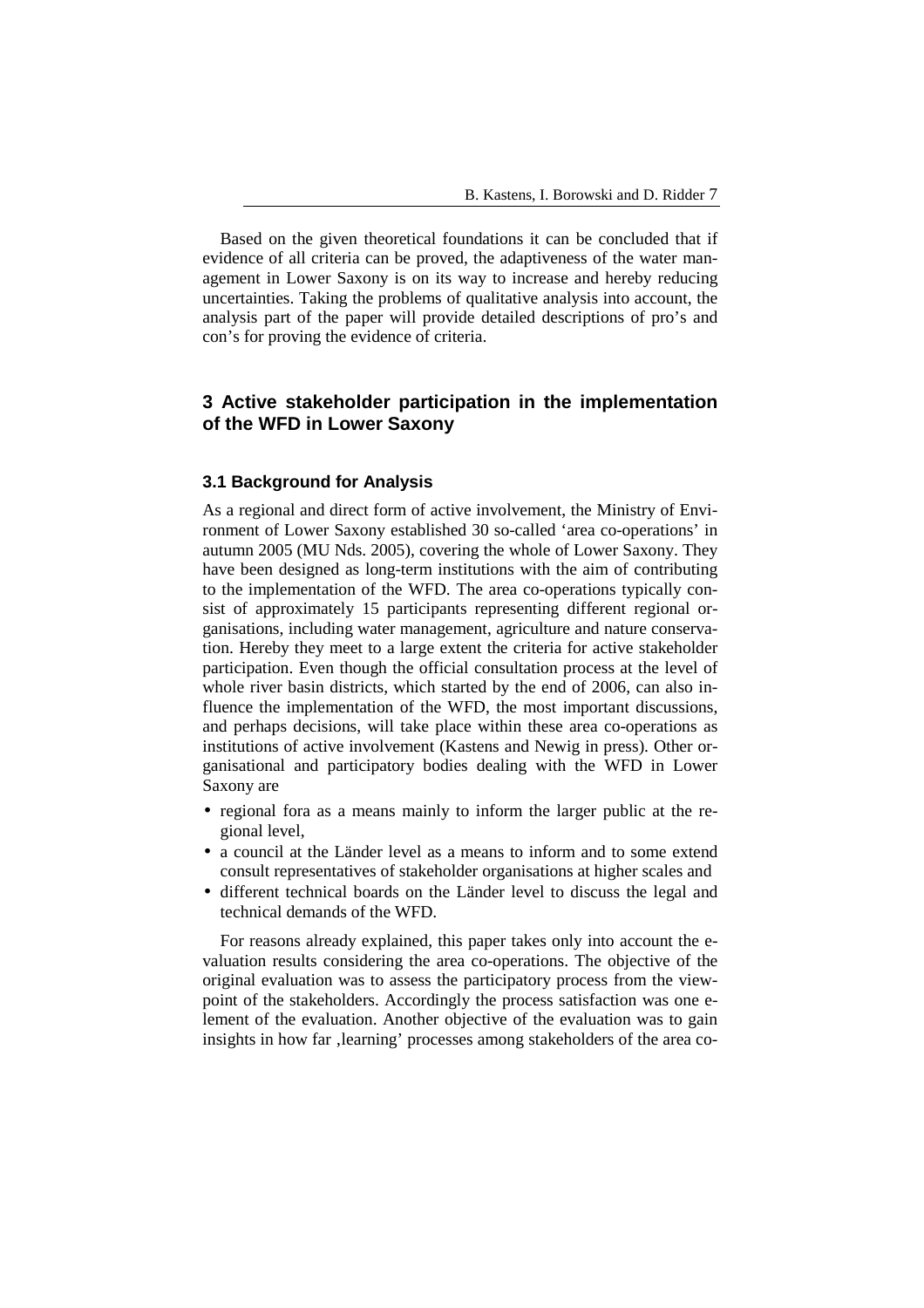operations already took place that may improve the sustainability of future decisions concerning measures and actions to be taken.

 The empirical research for the evaluation was conducted by the use of semi-open questionnaires. The distribution of the questionnaire was carried out by the Ministry. The return of questionnaires went directly to the evaluation team. The return of questionnaires out of the area co-operations was with more than 80% highly representative and also the return by sectors (e.g. water management, agriculture, nature conservation) remained representative.

 Focussing on the view of stakeholders involved, the evaluation identified different factors of participation that are judged as main aspects for the effective co-operation as to be named: reasons for participation, financial resources and effort, representativeness and continuity, networks, transparency and inclusion of own interests, satisfaction with the process, conflicts and the effects of participation. For the purpose of this analysis focussing on social learning as prerequisite for better dealing with uncertainty the results will be analysed in regard to the defined criteria and indicators of social learning. Additionally, this analysis will consider the participatory methods used and in how far reflection and feedback were considered as important elements of the participatory process.

# **3.2 Results under the light of social learning and uncertainty**

Chapter two introduced eight criteria of social learning. In the following section, we take a closer look at these criteria to analyse the process of active participation in Lower Saxony in terms of its potential to encourage and to measure social learning processes as an indirect means for the reduction of uncertainty. Some of the criteria are dealt with in only one of the following sections, others are more cross-cutting and their indicators can be found in more than one of the sections. For a first overview, the table two lists again the eight criteria and shows, by which indicators and additional factors they are further operationalised within our evaluation. The table also provides a first overview in how far the participatory process in Lower Saxony fulfils the selected criteria.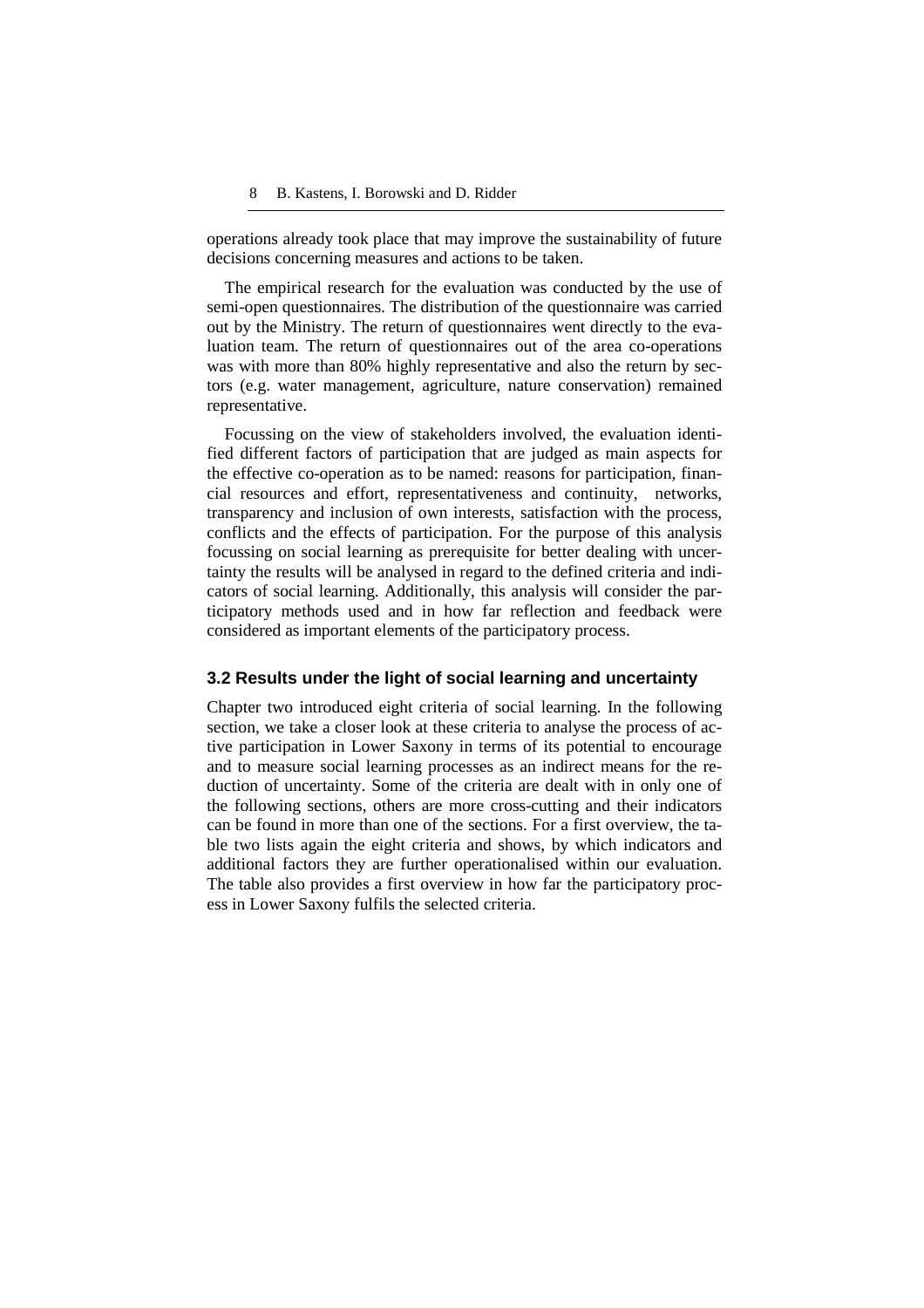**Table 2**: Criteria for social learning in active participation and their analysis results for the area co-operations in Lower Saxony. \*: • • • = completely fulfilled, • • = partly fulfilled, • not fulfilled.

| Analysis criterion                                                                   | Indicators and additional factors                                                                                                                                                                                                                                                                                                                          | Evaluation<br>Results* |
|--------------------------------------------------------------------------------------|------------------------------------------------------------------------------------------------------------------------------------------------------------------------------------------------------------------------------------------------------------------------------------------------------------------------------------------------------------|------------------------|
| 1. seek involvement of all major<br>sectors and interests and geo-<br>graphic areas  | type and numbers of stakeholders involved<br>representativeness and continuity                                                                                                                                                                                                                                                                             | $\bullet\bullet$       |
| 2. effectively communicate the<br>process and role of stakeholders<br>in the process | number of stakeholders reached with information<br>about the process and role of stakeholders, number<br>of stakeholders that understand the process and their<br>role in it<br>effects of participation in terms of developing a<br>common perspective and vision of the participatory<br>process and a better understanding of each other's<br>positions | $\bullet$ $\bullet$    |
| 3. test a range of participation<br>methods                                          | feedback on lessons, methods, workshops, etc. and<br>suggestions for improvement                                                                                                                                                                                                                                                                           |                        |
| 4. improve the capacity of the<br>stakeholders to make joint deci-<br>sions          | number of stakeholders thinking the process worth-<br>while, number of stakeholders thinking their contri-<br>bution made a difference<br>time and work afforded by stakeholders for the<br>process<br>Inclusion of interests, Transparency and inclusion of<br>interests                                                                                  |                        |
| 5. enhance mutual understand-<br>ing of the views and positions of<br>stakeholders   | level of understanding of others' viewpoints, way in<br>which conflicts are reported by stakeholders                                                                                                                                                                                                                                                       |                        |
| 6. development of a shared per-<br>ception of problems                               | common problem definition to start with<br>effects of participation in terms of developing a<br>common perspective and vision of the participatory<br>process and a better understanding of each other's<br>positions                                                                                                                                      |                        |
| 7. reflection of the process as<br>such and feedback                                 | reported feedback sessions, evaluations                                                                                                                                                                                                                                                                                                                    | $\bullet\bullet$       |
| 8. development of new institu-<br>tions <sup>4</sup>                                 | networks, working groups, new formal and informal<br>relationships                                                                                                                                                                                                                                                                                         |                        |

 $\overline{a}$ 

<sup>&</sup>lt;sup>4</sup> Here, it must be taken into consideration that the process is relatively "young". It can be assumed that results will improve once implementation starts.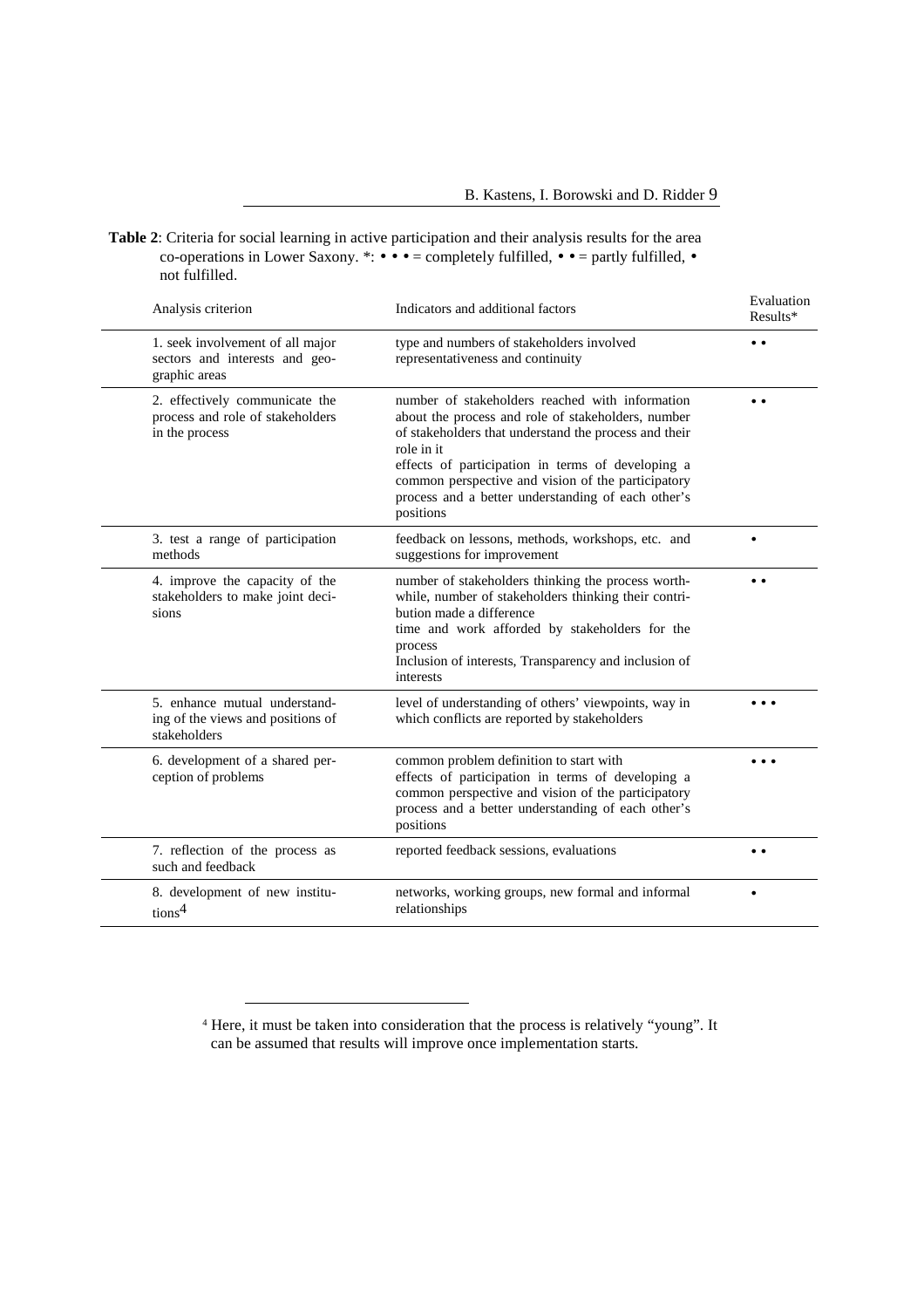#### **3.2.1 Representativeness and continuity**

Participatory processes will only lead to sustainable results that avenue into commonly supported implementation, if all stakeholder groups are sufficiently involved and represented (cp. EU 2002: 27). Further, to build up a common knowledge basis, also the continuity of the participatory process is important. Continuity in the context refers to both the regularity of meetings and information exchange and the constant representation of an interest group by the same person without frequent deputyships by colleagues. Only then, the participants will get the opportunity to learn from each other and to assess the other participant's competences and interests. Moreover, particularly in processes at the regional and local scale, the continuity of participation is seen as a precondition for trust development (EU 2002: 82). The investigation of the representativeness and continuity of participation corresponds with the first criterion, namely the search for involvement of all major sectors, interests and geographic areas. For the area co-operations in Lower Saxony, this criterion is mainly fulfilled: 78%<sup>5</sup> of the interviewees confirmed the continuity of participants in the area cooperations. The analysis also revealed that the administrative counties and local authorities and the agricultural organisations are represented by more participants than the other stakeholder organisations. Although there is an overrepresentation by single interest groups, 73% of the interviewees agree that all groups and organisations, which have or could have a stake in the implementation process of the WFD are represented. Only 15% think that further stakeholders should be involved and mainly refer to organisations of nature conservation.

In the context of representativeness, the distribution of votes was nevertheless criticised by some interviewees. The area co-operations follow an equity approach, where all participants have the same voting right. Due to different resources and spatial misfits (Moss 2003)<sup>6</sup>, some stak-

 $\overline{a}$ 

<sup>&</sup>lt;sup>5</sup> The percent values are based on a first analysis. Slight data changes from the fi nal analysis are possible.

<sup>&</sup>lt;sup>6</sup> The area co-operations are arranged at catchment scale, whereas many stakeholder groups are still organised within administrative boundaries. Thus, many of the organisations have a stake in more than one catchment and, vice-versa, the catchments often cross the boundaries of administrative areas. As a consequence, some stakeholder groups take part in the co-operations with different representatives from different administrative areas, while other organisations that have either been able, or, due to personal resources, needed to organise themselves in catchment-based boundaries, are represented by fewer persons. For more details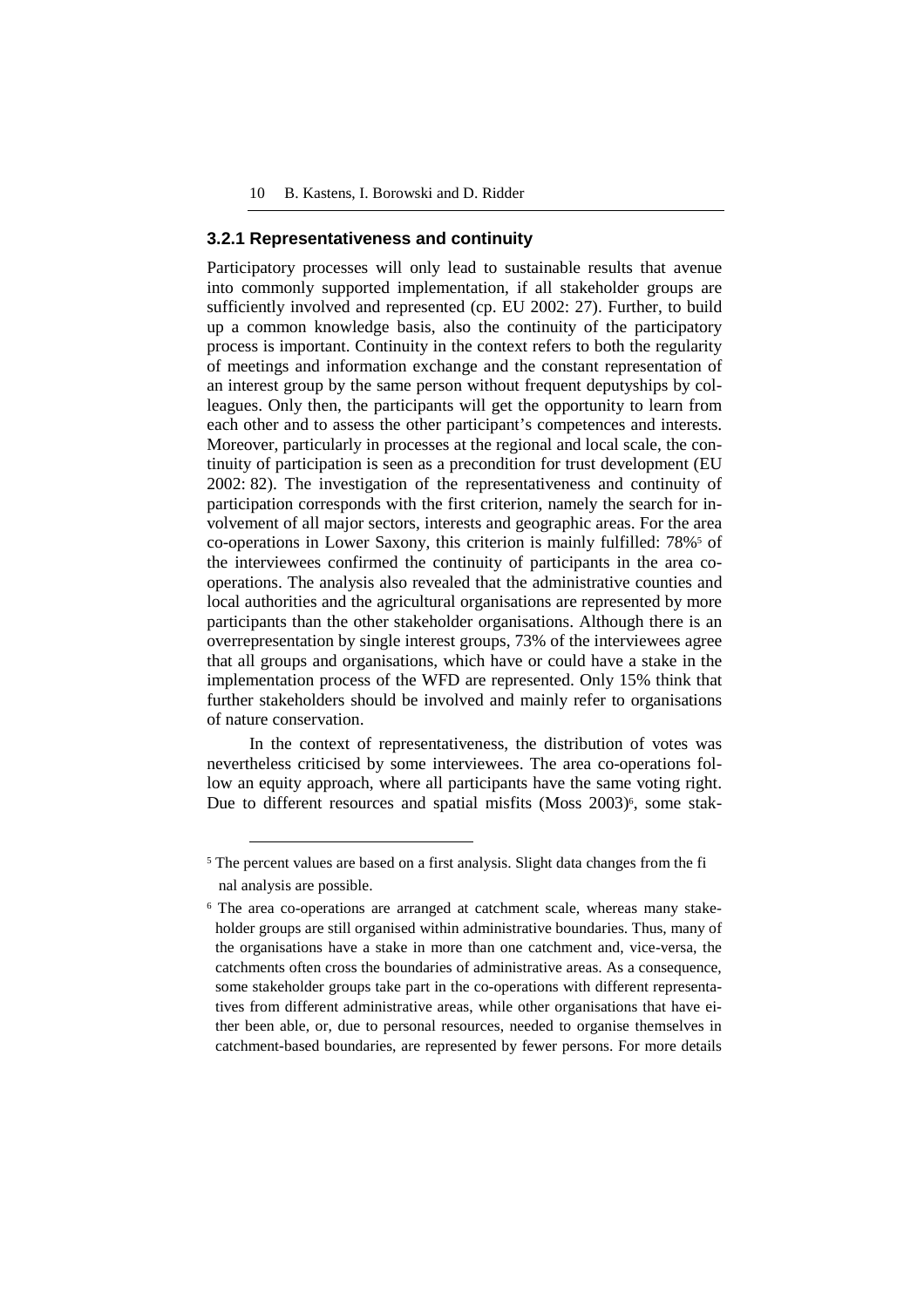holder groups, such as the administrative counties or agricultural organisations have more seats in the process than other groups, such as environmental NGOs or water boardsSome participants are of the opinion that not all decisions so far taken in the process were made on the basis of fair representation. They think that within the area co-operations, the proportion of votes is not weighted correctly, since the "*one head – one vote regulation cannot lead to appropriate results*", and since the co-operations are "*partially over-staffed with agriculture and administrative counties*".

It has to be considered that participatory processes involve stakeholder groups with different organisational structures. While some groups, such as agricultural or water associations, have a clear profile, also groups with a less precise profile are involved. In Lower Saxony the latter holds particularly true for the environmental NGOs. On the basis of the WFD's water management approach, these groups have organised themselves at catchment scale in the form of umbrella organisations composed of all NGOs with environmental and nature protection objectives. For each of the area co-operations, a representative of one of these organisations was named as the participating stakeholder. Consequently, the environmental NGOs in the area co-operations are represented by persons with very different organisational and working backgrounds. This leads not only to difficulties in the coordination of environmental interests. Also, communication structures are far more challenging for the umbrella organisation and its members than for other stakeholder groups with a more uniform structure.

In conclusion it can be stated that the criterion of representative involvement including all major sectors and interests is mainly fulfilled. Concerning the representativeness, some further discussion is needed in terms of the one head – one vote approach that is followed in the area cooperations.

#### **3.2.2 Efforts for participation**

 $\overline{a}$ 

More than 80% of the participants take part in the process within their regular occupational time. Neither these participants nor the members, who volunteer their time for the process, receive allowance from an official side, such as the government of Lower Saxony. For most of the participants, the monthly effort to prepare for the meetings averages five to ten hours. Only about 18% of the participants dedicate between 10 and 20

on the problem of spatial misfit in the area co-operations of Lower Saxony, see (Kastens and Newig 2008).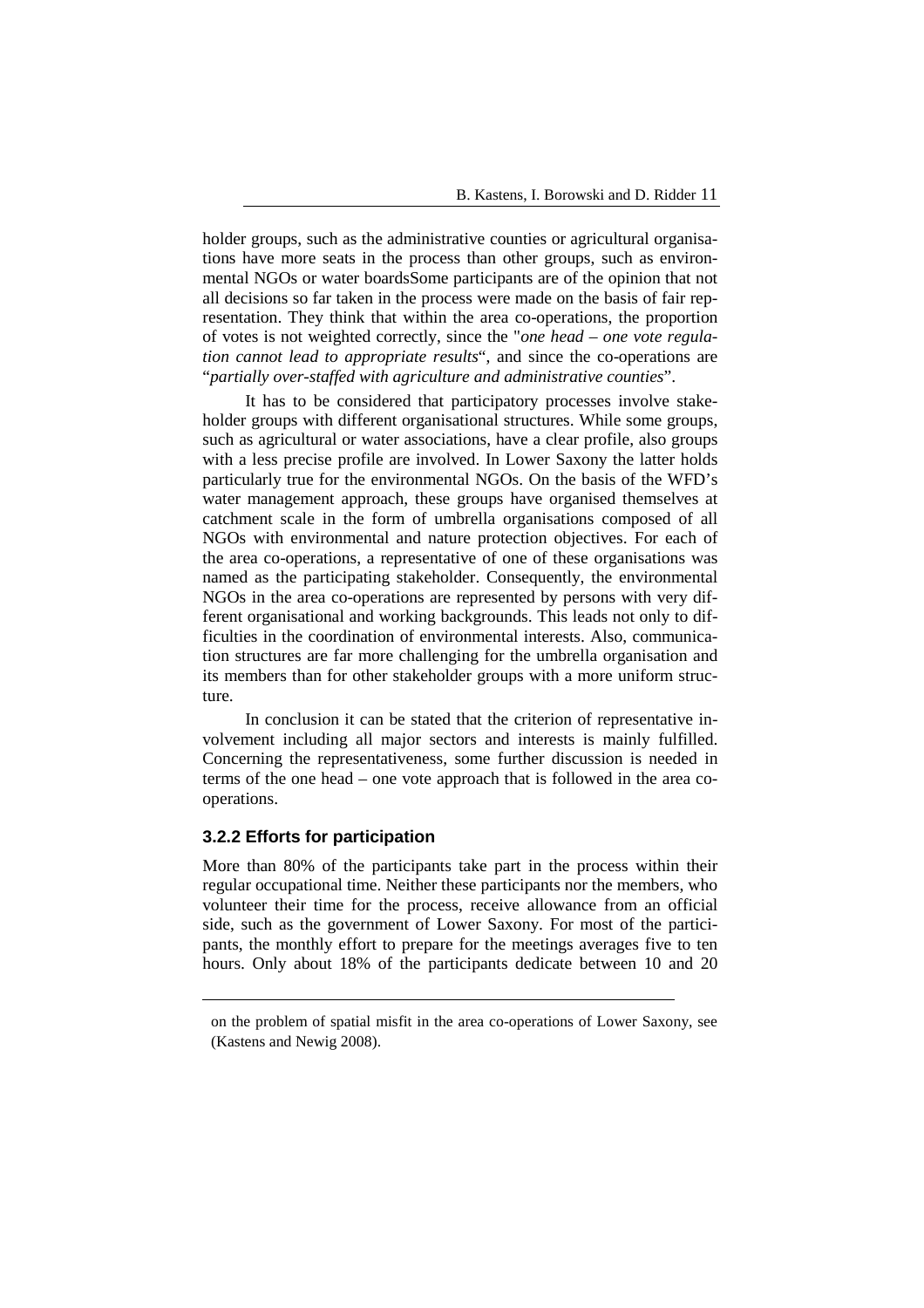hours or more. Particularly the voluntary participants invest more time. Nearly 70% of all stakeholders regard their competences and resources as sufficient to represent their organisation. Yet, only about 53% think that the effort is also worthwhile compared to the results so far reached. Interestingly, particularly those participants, who invest high amounts of time for the process are less critical and think that both their resources are mainly sufficient and their effort invested is worthwhile.

The judgement on whether the own efforts pay off in the form of acceptable and agreeable process results or not is important to ensure that all participants are satisfied with the process. This satisfaction is a precondition for social learning. As indicated by criterion four in table 2, the capacity of stakeholders to make joint decisions is strongly dependent on whether the stakeholders perceive that their contribution makes a difference and their efforts are worthwhile. In this context, the stakeholder's judgement on the efficiency of the effort they put in the process stay indifferent. Only the half of the interviewees perceives their input and work as worthwhile and deciding for the process. Moreover, where resources are seen as insufficient, the removal of resource gaps is mainly seen in the responsibility of the government and authorities in charge. This aspect is crucial as it makes clear that the implementation of the WFD is still seen as a task that is initiated externally (e.g. by the government or the EU Commission) and was not adopted as a beneficial local to regional instrument for an improved water management. The awareness for water management as a collaborative challenge, however, has accordingly to be intensified.

#### **3.2.3 Networks**

By initiating direct and regular contact, participatory processes can provide a platform to motivate collaboration, socialising and the development of trust between the different stakeholder groups and hence offer the opportunity for building up and improving networks. The development of new institutions in form of networks, working groups and new formal and informal relationships is a major criterion for social learning in participatory processes.

In our case study of Lower Saxony, different forms of new institutions can be investigated. First, the area co-operation themselves have to be seen as a new formal institution to find a common way for authorities in charge and stakeholders to successfully implement the WFD. However, this institution is not the result of social learning, but of putting the participatory requirements of the WFD into practice.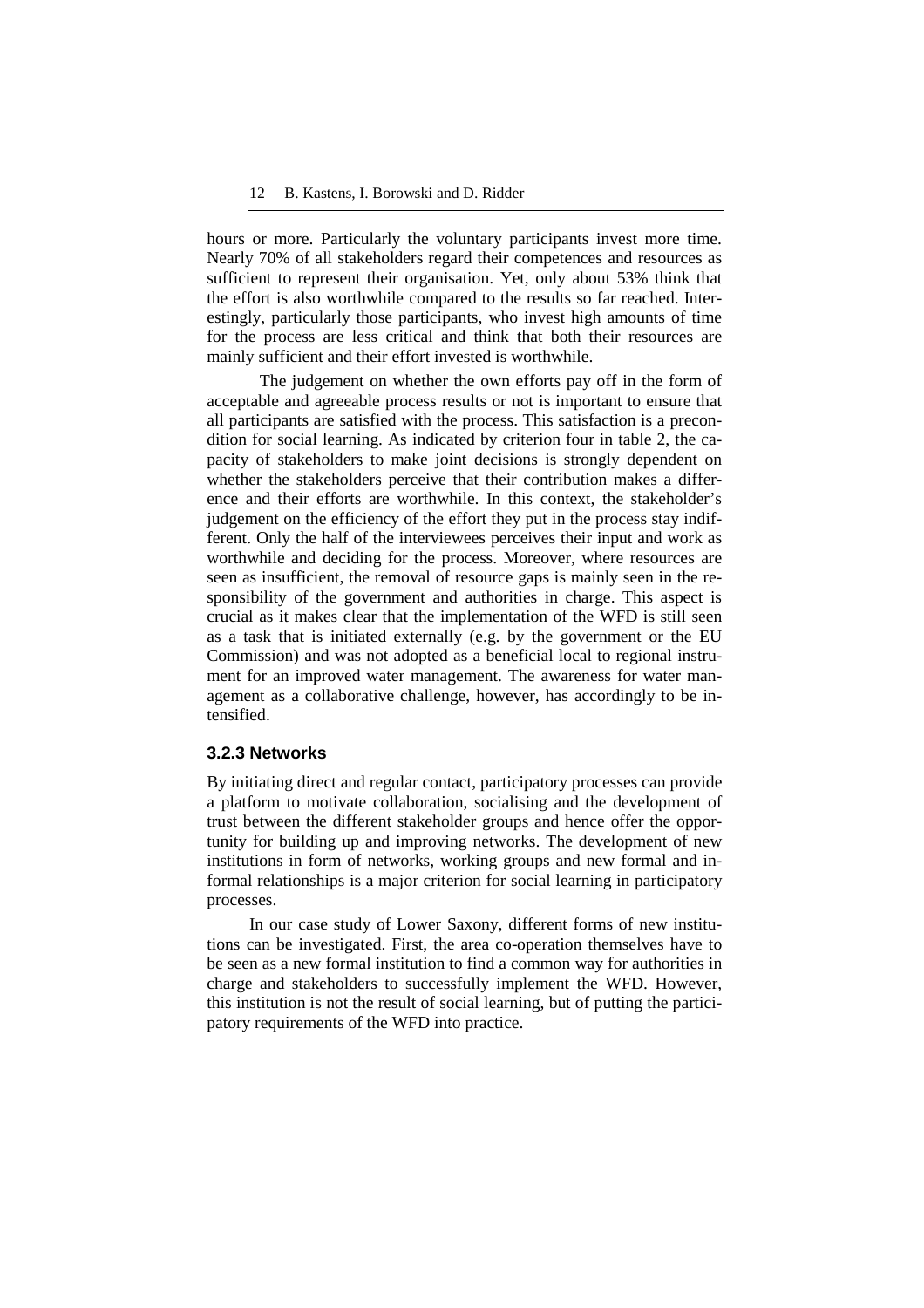At first place the area co-operations allow active stakeholder participation to happen in the water management procedures of Lower Saxony. Second, within the area co-operations, smaller working groups composed of parts of the participating stakeholder groups are established on demand to clarify specific implementation questions and/or data inquiries and feedback their results into the larger group. Third and finally, the evaluation confirmed that nearly 60% of all participants have improved existing and/or established new ties with other stakeholder organisations as well as authorities in charge. Most deepened and new contacts refer to representatives of organisations that belong to the same sector but to different geographical areas. Particularly the fishery and environmental organisations established concise new contacts with foreign organisations, such as administrative counties and local authorities, but also agriculture.

To sum up, the criterion of developing new institutions is comprehensively fulfilled within the participatory process of Lower Saxony. Not only the area co-operations themselves have already to be seen as a new institution, but also smaller working groups and new and tighter contacts between stakeholders as well as between stakeholders and authorities are developed within the still early stage of the co-operation and contribute to the water management network in Lower Saxony.

### **3.2.4 Transparency and inclusion of interests**

Successful participatory processes are perceived as transparent, if the participants are able to relate the contents and decision making to the implementation results and if the trust in the process is given (EU 2002: 78). Moreover, transparency helps to incorporate the various interests of the different sectors involved in the process. The investigation of transparency and the inclusion of interests serve as further operationalisation of two criteria, namely the criteria number two and four in our table as preconditions for social learning. Referring to criterion number two, the process and the role of stakeholders has to be effectively communicated by making sure that all stakeholders are provided with sufficient information about the process and the role that stakeholders have in the process. Moreover, all stakeholders need to understand the process and their role in it. Criterion four refers to the improvement of the capacity of the stakeholders to make joint decisions, which is confirmed by the number of stakeholders thinking the process worthwhile and number of stakeholders thinking their contribution made a difference (see table 2 and section 2).

In general, the majority of stakeholders (72, 5%) consider the process and information flow as widely transparent. Yet, 27% of the participants remain sceptical. They criticise that the amount of work and the strict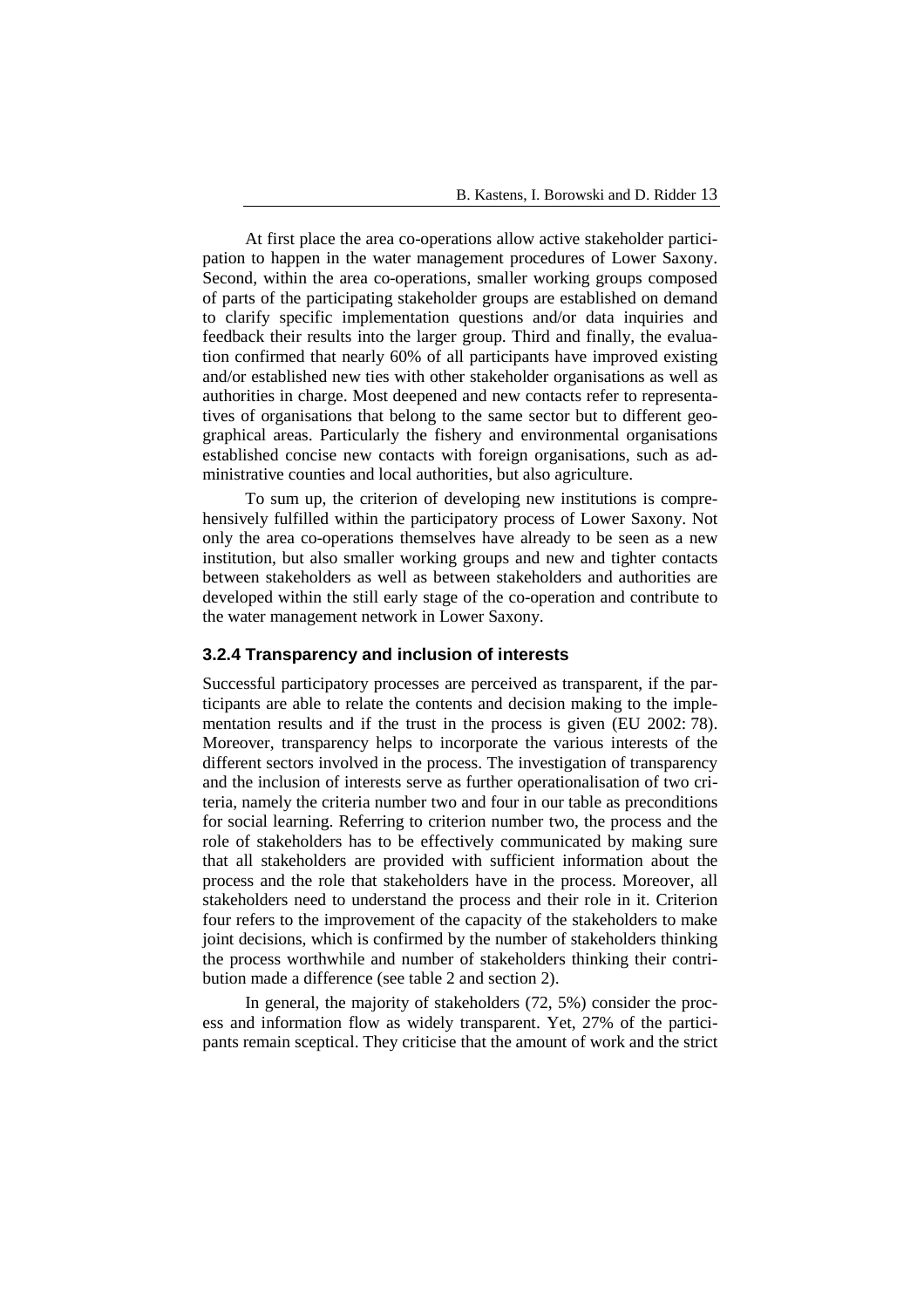time scale of the implementation leaves virtually no room for detailed processing and development of the implementation steps. Moreover, some participants stated that the management of the co-operations lacks neutrality in discussions and that data and information is often not sufficiently taken into account by the authorities in charge. The importance of transparency is underlined by the participant's judgement on their opportunities to bring in their own interests.

Nevertheless also here a smaller majority of 55% approves that they get the possibility to bring in their interests. However, many interviewees also stated that the right of bringing in stakeholder's interests is formally given, but not fully possible in practice. Nearly 28% of the participants emphasised that their information and data input are not adequately taken into account by the authorities in charge for the implementation. Ten participants even stated their impression that the results so far conducted within the co-operations did not have any influence on the decisions at higher levels. Often and even on request, there is moreover no sufficient feedback on why specific contributions have not been taken into account.

An important document for the understanding of the participant's role is the edict that was established by the Ministry for the Environment of Lower Saxony for the institutionalisation of the area co-operations (MU 2005). It clearly states the intentions of the co-operations and the role of stakeholders within it. According to the edict, the area co-operations should support the dialogue between water authorities and stakeholders at the regional and local catchment scale and initiate an alliance between all partners. Moreover, all participants pledge themselves to active work within the co-operations and should act as multipliers to feedback the cooperation's results to their own organisation and vice-versa (ibid.: 2). The role of participants is described as actively constructive by giving recommendations and decision support to drafting river basin management plans, while leaving the final decision competence to the state authorities (ibid.: 3).

While both the authorities in charge and the participants have a fairly similar understanding of the process' aims, the participant's interpretation of their own role within the area co-operations is not completely congruent with the understanding manifested in the official edict. The evaluation showed that the participants see their role mainly in protecting their own interests. Often, the interviewees also stated that they participate within the scope of their official job position. Even though the possibility to influence the WFD's implementation at the regional and local scale is clearly intended by both the authorities in charge and the stakeholders, the primary aims of the edict, namely to build up an alliance between all par-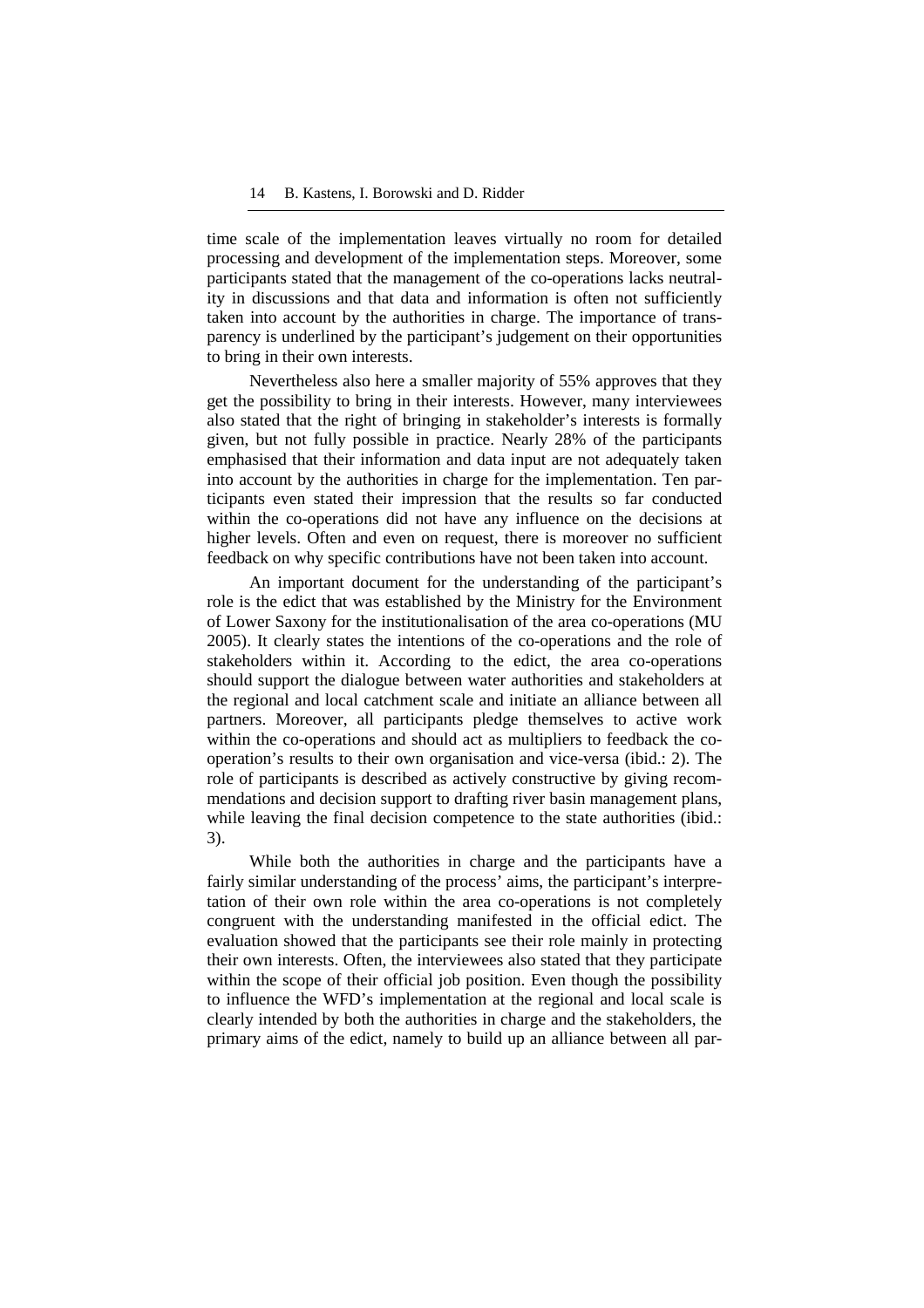ties in water management and to receive active and constructive work by the participants in order to achieve a better implementation does not seem to be the stakeholder's first ambition to participate. Clarification by the authorities in charge is also needed in terms of the stakeholder's role as addressees of assignments of tasks for the implementation. Interviewees stated that assignments are often too late and imprecisely defined. In consequence, the participants neither have enough time to fulfil the tasks nor understand their roles within the jobs. The evaluation also made clear that the participant's role as multipliers still needs intensification in terms of bringing information from their home organisation into the process and vice-versa. As stated before, the stakeholders claimed for a stronger involvement of environmental interests. This claim does not necessarily mean that only further environmental stakeholders have to be involved to receive more environmental information as a basis for decisions. Since particularly at the regional and local scale many water managers of municipalities and administrative counties are in charge of both the water management and the nature protection within their territory, the claim for more environmental representation can thus also indicate communication gaps inside these administrative bodies.

To summarise, most participants perceive the process as transparent. Yet, the area co-operations have a significant backlog demand concerning the authorities' consideration of and feedback on the input that the stakeholders give during the process. The same holds true for the assignment of tasks in which the stakeholder's role have to be defined more precisely by the authorities. Particularly to provide the opportunity of joint decisions within the co-operations as a significant condition for social learning, the stakeholders clearly need to see that their contributions are taken into account in the official implementation process and that their work within the process is a necessary assistance. To avoid later disappointment, the role of stakeholders in the process has to be clearer pointed out and probably partly even negotiated.

#### **3.2.5 Applied tools in the process**

To foster social learning and to engage all important stakeholders in the process, the Harmoni-COP handbook advises to invest time and money in adopting different engagement methods and tools (Ridder et al. 2005: 20). Maurel et al. (2007, p. 632) state that "information and Communication Tools such as models, scenarios, workshops or role plays are used in participatory processes to facilitate Social Learning. They support interaction between stakeholders through two-way communication processes". The authors see a clear connection of social learning to the water management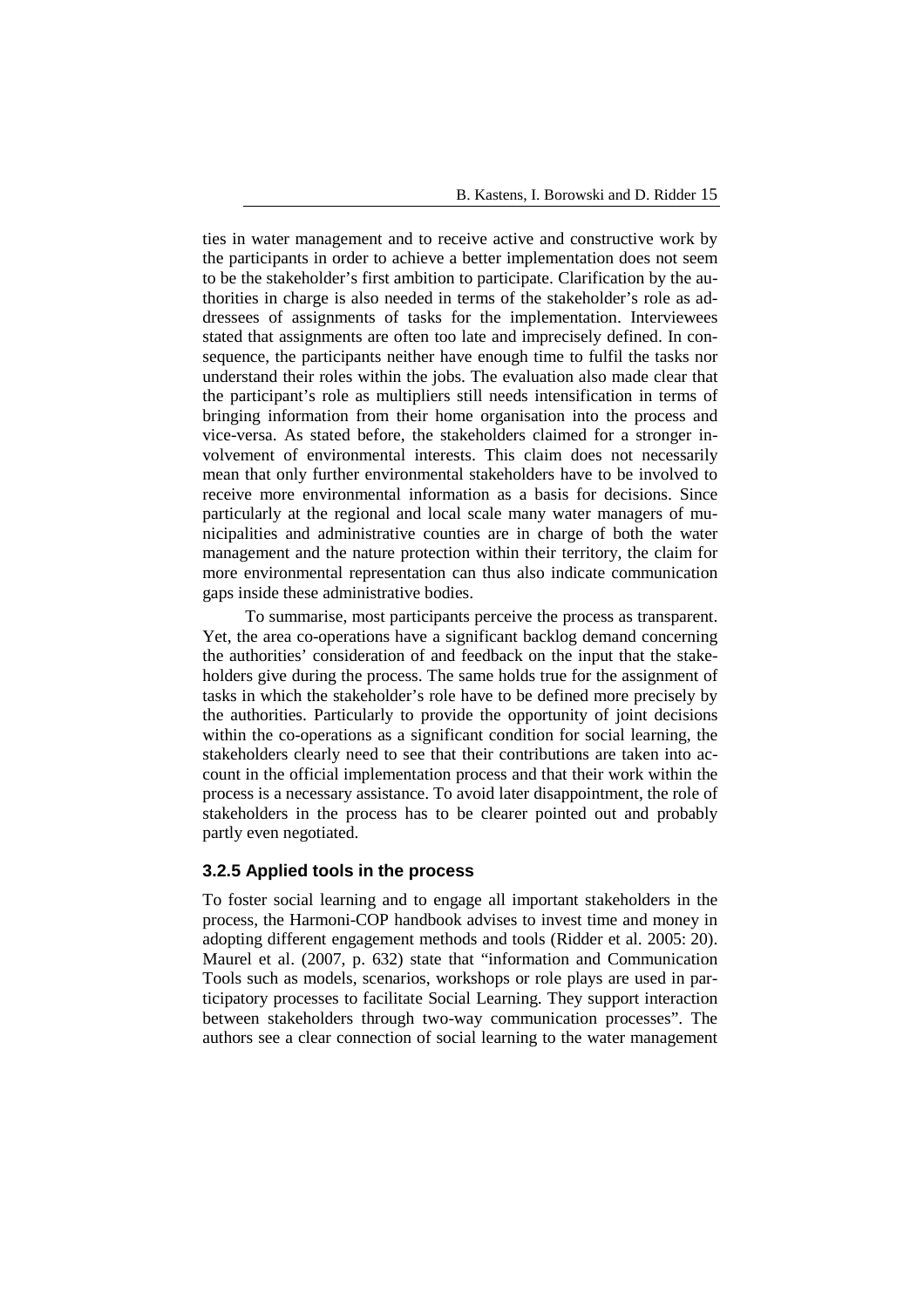process as such and therefore try to categorize different IC-tools in regard to their usability for social learning to criteria as uncertainty management. Here, they expect "an important function of IC-tools as being able to handle and to communicate uncertainty. The stake is to convince participants that the decision process is at least as important as the decision output, because the output will have to be modified in the future due to uncertainty" (ibid, p.633). The effective use of different methods at different phases of the participatory process is thus a success factor for social learning (cf. Ridder 2005). Methods and tools range from participation methods that are more ambitious for the moderation, such as group model building, problem-cause analyses or role playing games to those tools that are more technical or easier and quicker to implement. Examples for the latter are the application of geographic information systems, brainstorming methods or the implementation of websites.

Within the area co-operations in Lower Saxony only few methods could be investigated. Area co-operations also work together in smaller regional working groups and topical working groups and area co-operations established a closed platform on this webpage for internal information exchange. Further, several German *Länder* initiated a common website (www.wasserblick.net)<sup>7</sup> to provide information on the implementation of the WFD for the broader public as well as stakeholders. Moreover, the implementation process is supported by land-use modelling and GIS tools although their participatory potentials are not yet discovered. Their use in the context of participation is mainly aiming for the provision of data and information to the public. An important method to assess the engagement and the satisfaction of stakeholders with the process is the evaluation of the area co-operations on which this analysis is based. The evaluation was initiated with the clear ambition of the ministry to attain more information of how the stakeholders perceive the process and if and how the process can be improved. It is thus both an essential to find out more about the stakeholder's satisfaction with the process and a confirmation that the authorities are clearly interested in a successful process.

 $\overline{a}$ 

<sup>&</sup>lt;sup>7</sup> The web sites are also used as an information tool fort he broad public. In the context of this paper, however, we do not focus on the different forms of participation, such as information, consultation and active participation, but precisely ask for those methods and tools established during the cooperations to support active participation. The web sites are thus understood in their function as knowledge exchange platforms for the area cooperations.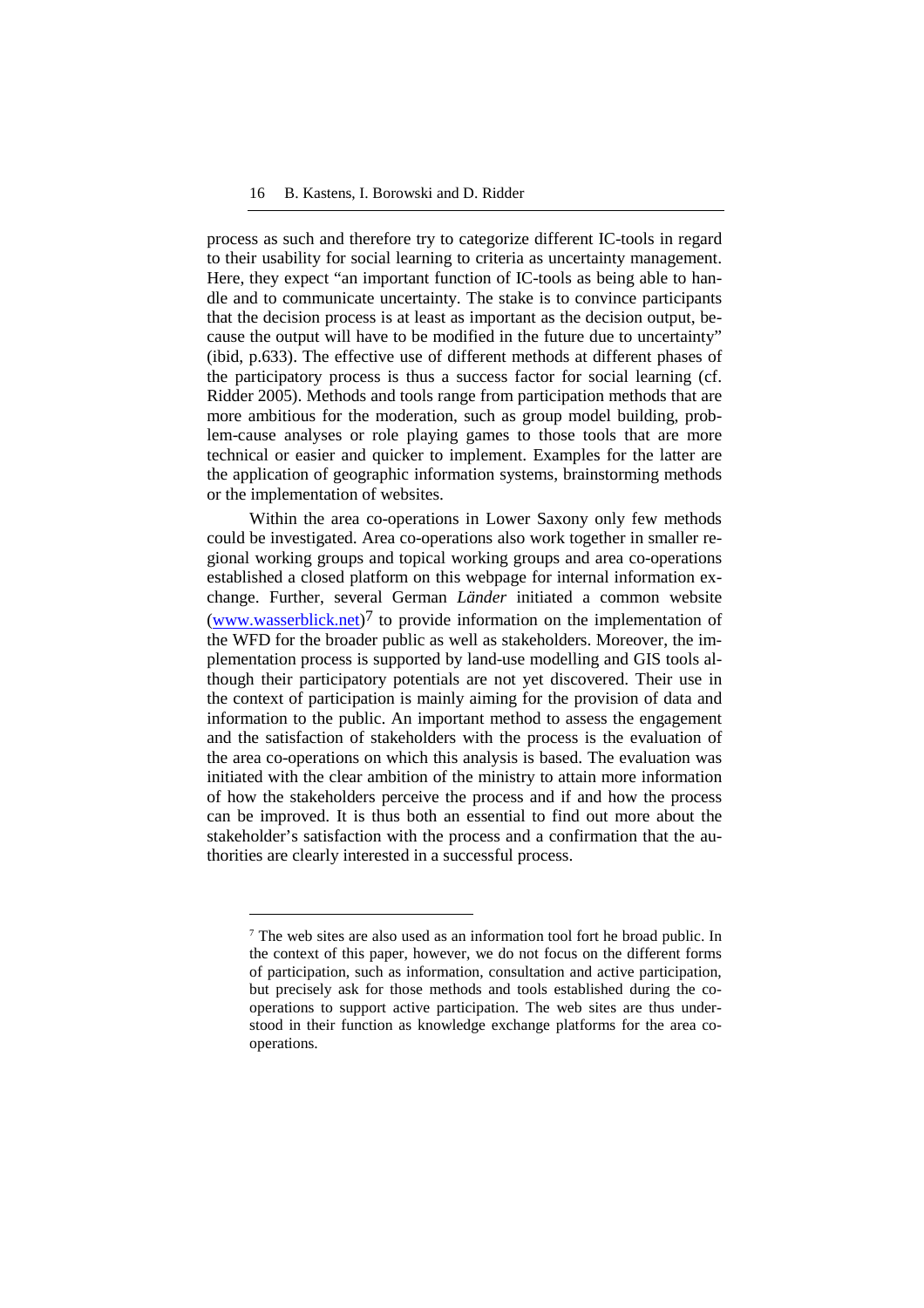Yet, within the single processes of the area co-operations, the application of participation methods remains rather weak. Particularly concepts, such as group model building, development of scenarios, role playing games or mental modelling that are helpful for trust building, understanding each other's viewpoints and generating additional knowledge do not seem to find any application within the co-operations. Also, the potential of tools and methods for reframing positions and learning options as basis for social learning and more adaptive management is not fully recognised. It raises the question where and in how far participatory methods and tools could further support the development of the programme of measures.

# **3.2.6 Effects of participation and conflicts**

Participatory processes are usually initiated in order to improve policy solutions and implementation decisions. Also, within the scope of the WFD, participation is not an end in itself, but provides a basis for better implementation of measures to achieve the environmental goals of European water management (EU 2002: 7). These "material" results are generally better achieved, where participants develop a common appreciation of water protection and its challenges as well as the interests of other groups. This goes along with the aptitude of knowing and accepting different perspectives of problems. A further, ambitious, goal of participation is to intercept and solve conflicts before they block the goal achievement. In how far the participatory process in Lower Saxony lives up to these expectations was investigated by asking the interviewees for potential and actual conflicts within the process.

The evaluation revealed that all partners agree that the WFD has to be implemented, that the European water management goals more or less have to be achieved until the year 2015 and that, at least, infringements have to be avoided. However, as to the question, whether the active involvement will finally contribute to a better water status, the interviewees remained indifferently. While 45% expect an improvement, about 17% expressed that they are presently not able to estimate the consequences of the process. In many cases, interviewees emphasised that particularly active involvement provides more than other forms of participation the opportunity for a better water protection. Yet, several uncertainties were highlighted and lead to the general impression that most participants only expect the achievement of water protection goals, if certain conditions are fulfilled. To these belong the dismantling of misgivings, the development of a group feeling for the water management goals, the willingness to compromise, funding possibilities for measures and a greater public awareness of the WFD's goals.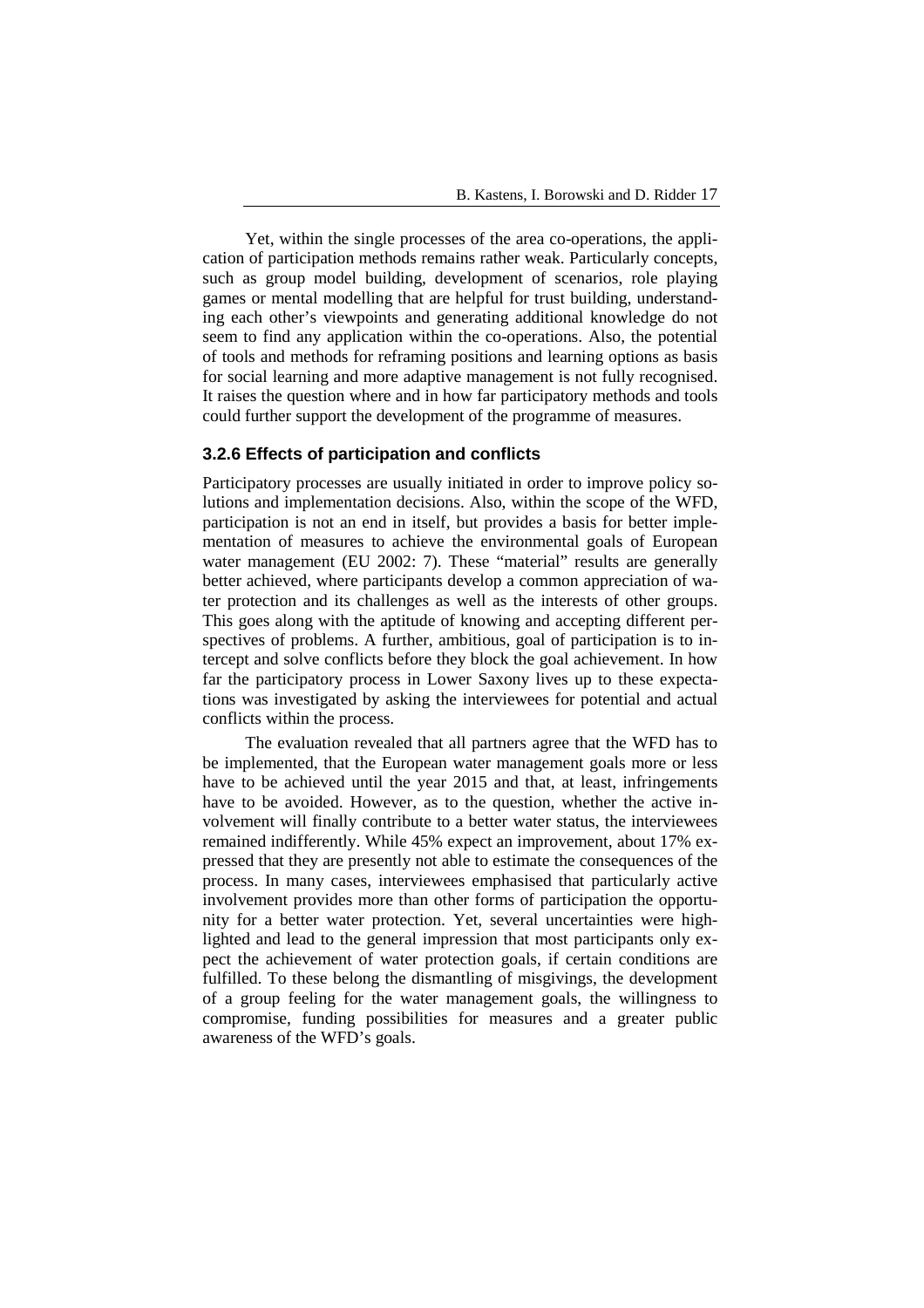Nevertheless, in many cases the process was seen as a support to achieve a better understanding of water protection issues and concrete measures. 74% of the interviewees noted that the process of active involvement improves the co-operation and enhances a mutual understanding of different interests, but only 27% also gained new perspectives on their work in water management due to the process. Yet, interestingly 80% of those participants who gained a new perspective also confirmed that they intensified and enlarged their network due to the participation in area co-operations (cf. section 3.2.3).

Concerning potential or actual conflicts, half of the interviewees do not perceive great difficulties or conflicts. 25% of the participants, however, named concrete conflicts and are more pessimistic on their solution due to large differences between the interest groups. Named conflicts referred to differences in environmental or water and economic interests, definitions of water management and their consequences for measures to achieve the goals as well as methodological problems in terms of the operationalisation of the European water legislation. The conflicts named usually referred to the different interests of the various groups involved rather than individual participants. Most of the interviewees, who named actual or potential conflicts, are also confident that most of the difficulties will be solved within the area co-operations and that the active participation supports negotiation culture and the finding of consensus and compromises.

In some cases, the potential of the process to solve conflicts is however doubted. Solutions are rather expected to come from external influences, as these participants perceive also external factors, such as financial resources for the implementation, as the reasons for conflicts. To some extend, the externalisation of conflict solutions might also be related to a lack of competence for decision making and the unwillingness to take responsibility for problem solutions. In general, the solving of conflict is rather seen as an issue in the competence of the authorities in charge rather than the whole group. The trust and the feeling to take more responsibility for the outputs of discussions has thus to be strengthened, e.g. by evincing that the stakeholder's contributions are taken seriously and are implemented as far as possible.

All issues just explained, link to several criteria of social learning: criterion six, the development of shared perception of problems, refers directly to the aspect of a common perspective and vision of the participatory process and a better understanding of each other's positions. Also, the effects of participation are related to criterion two in terms of the effective communication of the process or, to be more precisely, the understanding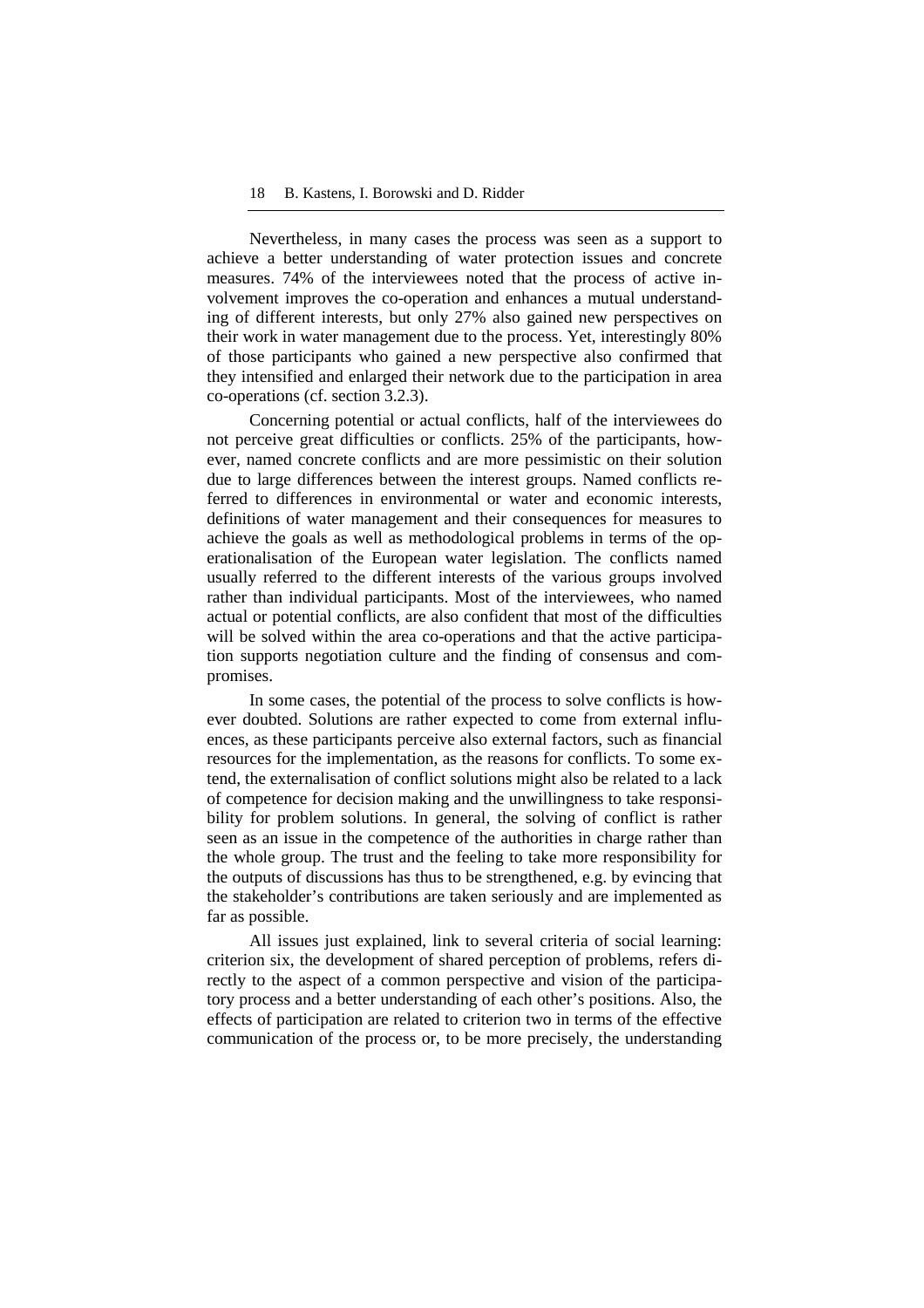of the process by the stakeholders. Finally and once more, criterion five has a direct link to the issue of conflict communication, since mutual understanding of the views and positions of stakeholders, e.g. by understanding others' viewpoints or the way in which conflicts are reported by stakeholders, is a crucial precondition for social learning.

# **4 Conclusions**

The most important result of the conducted evaluation is that the in Lower Saxony established area co-operations are considered by the stakeholders themselves as effective means for active participation. Overall, the analysed process shows several signs of successful social learning. Accordingly, it can be assumed that adaptiveness of Lower Saxon water management increases and uncertainty can be better dealt with (cf. chapter 2). While some factors of Social Learning, such as the development of new institutions or the utilisation of tools and methods to support the process still remain weak within the current process, other factors are already fulfilled or are at least on a good way. The process especially enhances the mutual understanding of the views and positions of stakeholders and already helps to develop a shared perception of problems. Despite the relatively positive evaluation in regard to the selected criteria and indicators it is no guarantee for a positive continuation of the process. It has to be taken into consideration that the process is still "young" and the implementation of measures has not yet started. The early stage of the co-operations implies both that further process improvements are possible, but also that it is still a long way for the process to the achievement of water management goals of the WFD. Particularly in the context of finding the right measures to achieve the WFD's goals, potential conflicts are expected by the stakeholders due to different interests. These conflicts may be even worsened by the fact that financing of measures remains unclear. Here, the analysis showed that the necessary transparency of the authorities in charge is still not given. Important aspects for process improvement thus refer to a stronger ownership of the process by both the authorities in charge and the stakeholders,

An issue not yet raised is the potential generation of perceived uncertainty through participation. The analysed aspects of information management have depicted how important but also how difficult it is to select the relevant information, provide it at the right moment with the right means. If too much information is provided – leaving stakeholders alone to prioritise - it may increase confusion and actually decrease knowledge. This way, uncertainty which often stakeholder may not have been aware of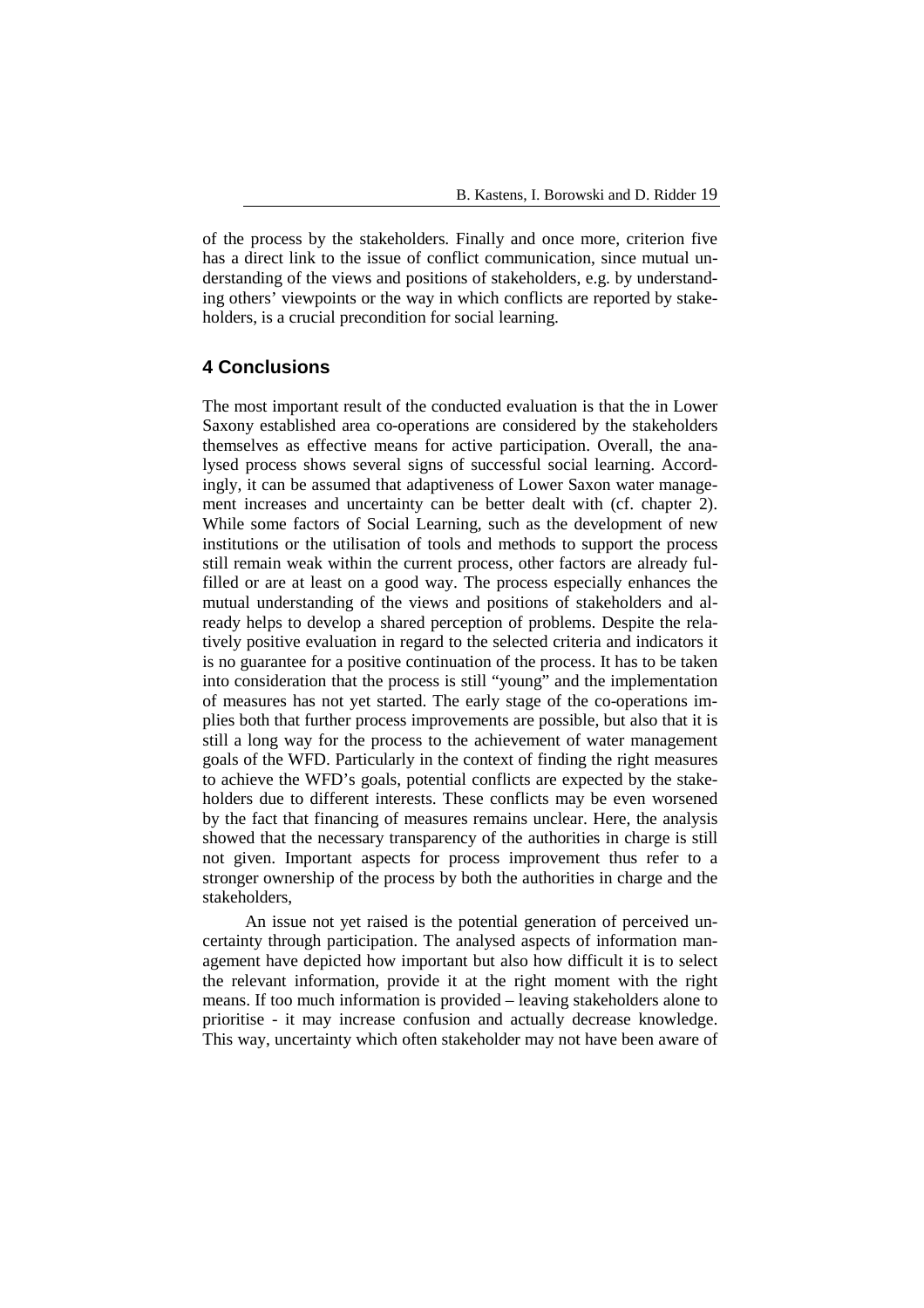(uncertainty by limited knowledge) has been transformed into uncertainty due to acknowledged complexity or due to acknowledged difference in the multiple knowledge frames. This underlines the statement of Newig et al. (2005, p. 10) that communication of uncertainties may be rather timeconsuming; it increases the complexity that the involved actors have to grasp and process and may therefore add to the generation of uncertainty. Moreover, uncertainties might also be strategically used by certain stakeholder groups, who aim to impose their own interests. Resolving these uncertainties is particularly important, since uncertainties in this context usually refer to multiple knowledge frames of successful water management and the goals to achieve it. However, resolving it means not to complete the knowledge base but first of all to agree on the knowledge base, i.e. diminishing these uncertainties hence demands the negotiation between different interests and perceptions rather than the elimination of knowledge gaps. To ensure that participatory processes will not end in 'lowest common denominator decisions' (Coglianese 1999), a true commitment of both the authorities in charge and the stakeholders is hence a crucial element to support Social Learning.

Even though the analysis at hand investigated a broad range of factors and conditions that have to be fulfilled to foster social learning as a means to lessen uncertainty, further aspects might be important to analyse. In their ambition to allow true involvement within the decision making process of the WFD, the area co-operations can be judged as a good example for successful active participation. The edict of the co-operations grants wide opportunities for the authorities to hand decision making competencies to the stakeholders. Yet, this also involves a dynamic component. Within the process, the authorities in charge and the participants can define, whom to involve with which form of decision competence. How open or narrow the individual roles are interpreted, also greatly depend from leadership. Leadership is a further important aspect of Social Learning in practise, which was not considered in the study at hand. Here, further research is needed to understand the role of leadership for participatory processes within the implementation of the WFD.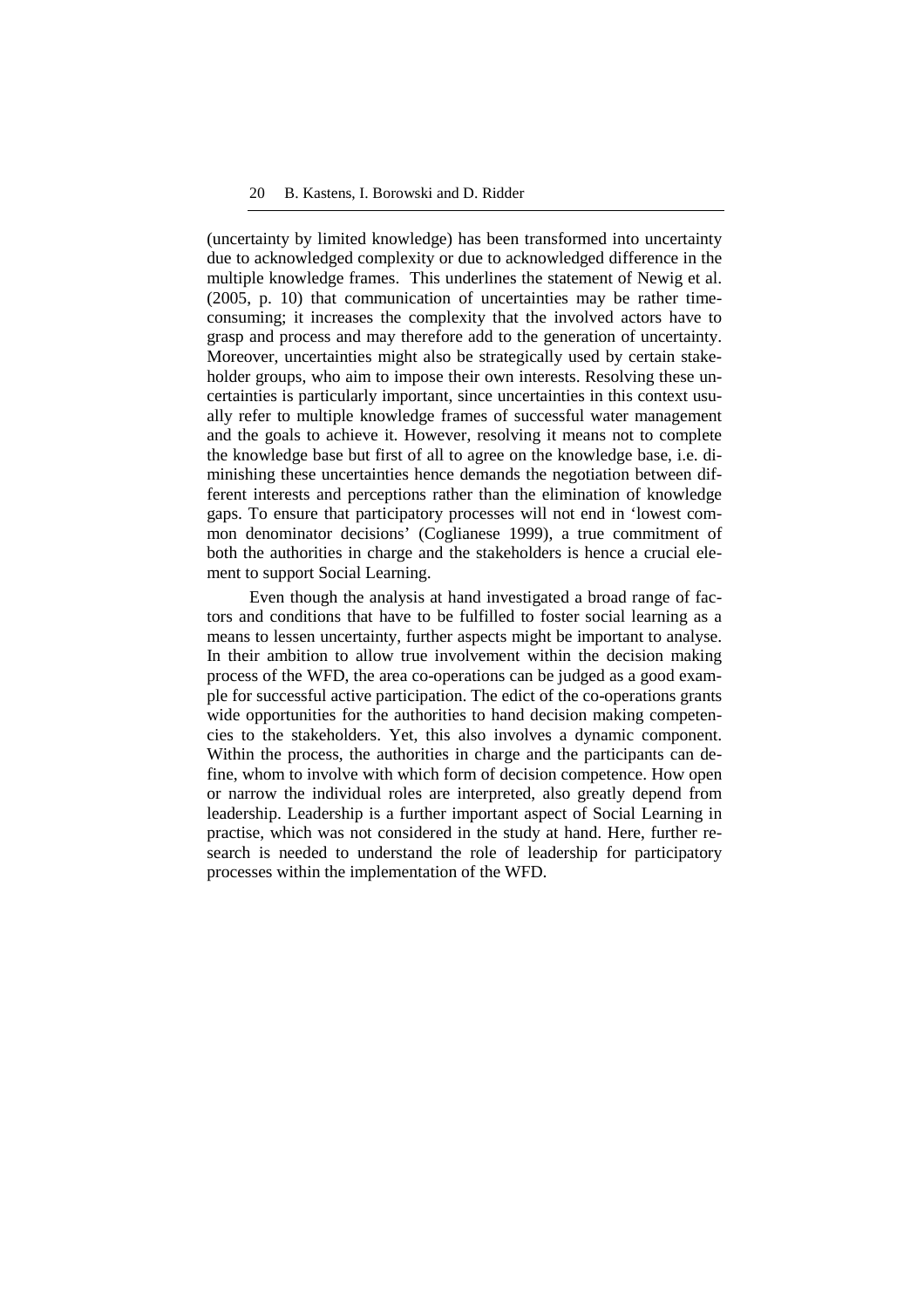#### **References**

- Berkes, F., and C. Folke (edit.). 1998. Linking Social and Ecological Systems: Management Practices and Social Mechanisms for Building Resilience. Cambridge University Press, New York.
- Brugnach, M., A. Dewulf, C. Pahl-Wostl and T. Taillieu. 2007. Towards a relational concept of uncertainty: about knowing too little, knowing too differently and accepting not to know. Paper contributed to the  $14<sup>th</sup>$  International Conference on Multi-Organisational Partnerships, Alliances & Networks (MOPAN) , 28th-29th June 2007, Leuven.
- Coglianese, C. 1999. 'The Limits of Consensus. The Environmental Protection System in Transition: Toward a More Desirable Future.' *Environment* 41 (3): 28-33.
- Craps, M., E. van Rossen, S. Prins, T. Taillieu, R. Bouwen and A. Dewulf. 2005. Relational Practices to make Social Learning Happen: A Case Study in Water and Nature Managment. In *Active Citizenship and Multiple Identities in Europe. A Learning Outlook*, eds. D.A. Wildemeersch, V. Stroobants and M. Bron Jr. Frankfurt a.M / u.a.: Peter Lang.
- EU. 2002. Guidance on Public Participation in Relation to the Water Framework Directive. Active Involvement, Consultation, and Public Access to Information. Luxemburg.
- Folke, C., J. Colding and F. Berkes. 2003. Building resilience and adaptive capacity in social-ecological systems. In *Navigating Social-Ecological Systems*, eds. F. Berkes, J. Colding and C. Folke. Cambridge: Cambridge University Press, 352-87.
- Glicken, J. 2000. 'Getting stakeholder participation 'right': a discussion of participatory processes and possible pitfalls.' *Environmental Science & Policy* 3: 305-10.
- Ison, R., N. Röling and D. Watson. 2007. Challenges to science and society in the sustainable management and use of water: investigating the role of social learning. In Environmental Science & Policy 10 (499 – 511)
- Jonsson, A. 2005. 'Public Participation in Water Resources Management: Stakeholder Voices on Degree, Scale, Potential, and Methods in Future Water Management.' *Ambio* 34 (7): 495-500.
- Kaika, M. 2003. 'The Water Framework Directive: A New Directive for a Changing Social, Political and Economic European Framework.' *European Planning Studies* 11 (3): 299-316.
- Kastens, B. and J. Newig. In press. 'Will participation foster the successful implementation of the WFD? The case of agricultural groundwater protection in North-West Germany.' *Local Environment*.
- Lee, K.N. 1999. Appraising adaptive management. In: Ecology and Society 3 (2).
- López Cerezo, J.A. and M. González García. 1996. 'Lay knowledge and public participation in technological and environmental policy.' *Phil & Tech* 2 (1), [Online cited]: Article]: cited

http://scholar.lib.vt.edu/ejournals/SPT/v2n1/pdf/CEREZO.PDF.